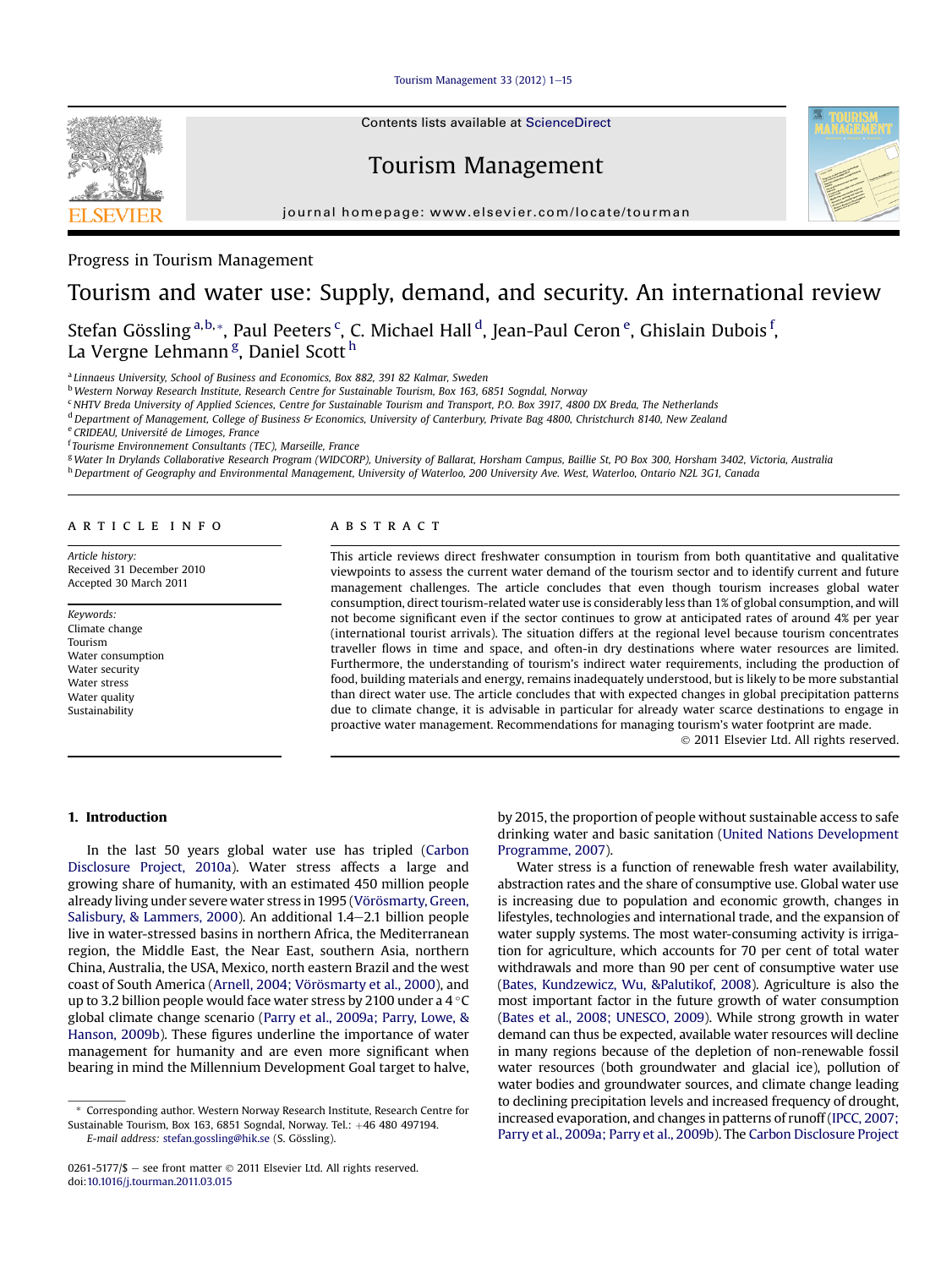<span id="page-1-0"></span>

| ю<br>L<br>ı |  |
|-------------|--|
|-------------|--|

Selected water use and tourism parameters.

| Country                       | Total natural<br>renewable<br>water resources (million<br>(million<br>$m^3$ /year) | Desalinated Reused<br>water<br>$m^3$ (note 2)                | treated<br>wastewater in 2000<br>(million<br>$m^3$ /year)<br>(note 2) | Total<br>(million<br>$m^3$ /year) | Total<br>water use household<br>water use<br>$(10^6$ L/yr) used | % of<br>renewable Tourist<br>water | arrivals<br>2000<br>(000) | rate           | International Growth International Average Water use Total Int.<br>Tourist<br>tourist arrivals<br>arrivals 2020 ('000) | length<br>of stay,<br>2000 | per tourist t,-related<br>per day<br>(note 6) | water use,<br>2000<br>(million $m^3$ ) |
|-------------------------------|------------------------------------------------------------------------------------|--------------------------------------------------------------|-----------------------------------------------------------------------|-----------------------------------|-----------------------------------------------------------------|------------------------------------|---------------------------|----------------|------------------------------------------------------------------------------------------------------------------------|----------------------------|-----------------------------------------------|----------------------------------------|
| Mauritius                     | 2210                                                                               | 0                                                            | $\bf{0}$                                                              | 612                               | 16                                                              | 27.7%                              | 761                       | 5.3            | 2138                                                                                                                   | 10.4                       | 400                                           | 3.17                                   |
| Cyprus                        | 780                                                                                | 0                                                            | 11                                                                    | 244                               | 62                                                              | 31.3%                              | 2470                      | 2.5            | 4047                                                                                                                   | 11                         | 400                                           | 10.87                                  |
| Malta                         | 51                                                                                 | 31.4                                                         | 1.6                                                                   | 55                                | 33                                                              | 107.8%                             | 1171                      | $\overline{c}$ | 1740                                                                                                                   | 8.4                        | 400                                           | 3.93                                   |
| <b>Barbados</b>               | 80                                                                                 | $\mathbf{0}$                                                 | $\bf{0}$                                                              | 84                                | 24                                                              | 105.0%                             | 548                       | 4.3            | 1272                                                                                                                   | 10.1                       | 400                                           | 2.21                                   |
| Spain                         | 111,500                                                                            | $\overline{\phantom{0}}$                                     | $\overline{\phantom{0}}$                                              | 35,635                            | 4576                                                            | 32.0%                              | 55,916                    | 2.6            | 93,429                                                                                                                 | 12.9                       | 400                                           | 288.53                                 |
| France                        | 203,700                                                                            | $\overline{\phantom{m}}$                                     |                                                                       | 39,959                            | 5814                                                            | 19.6%                              | 75,910                    | 2.3            | 119,622                                                                                                                | 7.5                        | 400                                           | 227.73                                 |
| Switzerland                   | 53,500                                                                             | $\overline{\phantom{0}}$<br>$\overbrace{\phantom{12322111}}$ | $\overline{\phantom{0}}$<br>$\overline{\phantom{0}}$                  | 2571<br>7759                      | 276<br>870                                                      | 4.8%                               | 7229                      | 1.7<br>2.1     | 10,127                                                                                                                 | 8.1<br>8.1                 | 150<br>400                                    | 8.78                                   |
| Greece<br>Uruguay             | 74,250<br>139,000                                                                  | 0                                                            | $\bf{0}$                                                              | 3146                              | 42                                                              | 10.4%<br>2.3%                      | 14,276<br>1808            | 5.3            | 21,633<br>5079                                                                                                         | 6.9                        | 150                                           | 46.25<br>1.87                          |
| Tunisia                       | 4560                                                                               | 8.3                                                          | 20                                                                    | 2726                              | 364                                                             | 59.8%                              | 7106                      | 3.1            | 13,086                                                                                                                 | 6.6                        | 400                                           | 18.76                                  |
| Indonesia                     | 2,838,000                                                                          | 0                                                            | $\bf{0}$                                                              | 82,773                            | 4458                                                            | 2.9%                               | 5002                      | 7.7            | 22,052                                                                                                                 | 12.3                       | 300                                           | 18.46                                  |
| India                         | 1,907,760                                                                          | 0                                                            | $\bf{0}$                                                              | 645,837                           | 25,000                                                          | 33.9%                              | 3915                      | 5.9            | 12,321                                                                                                                 | 31.2                       | 150                                           | 18.32                                  |
| Ireland                       | 52,000                                                                             |                                                              | $\overline{\phantom{0}}$                                              | 1129                              | 128                                                             | 2.2%                               | 7333                      | 3.8            | 15,461                                                                                                                 | 7.4                        | 150                                           | 8.14                                   |
| Israel                        | 1670                                                                               |                                                              | $\overline{\phantom{0}}$                                              | 2041                              | 624                                                             | 122.2%                             | 1903                      | 2.3            | 2999                                                                                                                   | 15                         | 300                                           | 8.56                                   |
| Cape Verde                    | 300                                                                                | $\bf{0}$                                                     | 0                                                                     | 28                                | 13                                                              | 9.3%                               | 198                       | 3.6            | 402                                                                                                                    | $\overline{7}$             | 300                                           | 0.42                                   |
| Thailand                      | 409,944                                                                            | 0                                                            | 0                                                                     | 87,065                            | 1655                                                            | 21.2%                              | 9579                      | 6.9            | 36,381                                                                                                                 | 7.8                        | 300                                           | 22.41                                  |
| United                        | 147,000                                                                            | 0                                                            | $\bf{0}$                                                              | 9541                              | 2360                                                            | 6.5%                               | 29,970                    | 3.4            | 58,492                                                                                                                 | 8.1                        | 200                                           | 48.55                                  |
| Kingdom                       |                                                                                    |                                                              |                                                                       |                                   |                                                                 |                                    |                           |                |                                                                                                                        |                            |                                               |                                        |
| Italy                         | 191,300                                                                            | $\overbrace{\phantom{12322111}}$                             | $\overline{\phantom{0}}$                                              | 44,372                            | 7980                                                            | 23.2%                              | 36,513                    | 2.1            | 55,330                                                                                                                 | 8.1                        | 400                                           | 118.30                                 |
| Denmark                       | 6000                                                                               | $\qquad \qquad -$                                            |                                                                       | 1267                              | 360                                                             | 21.1%                              | 4699                      | 3.8            | 9907                                                                                                                   | 8.1                        | 200                                           | 7.61                                   |
| Portugal                      | 77,400                                                                             | $\overline{\phantom{0}}$                                     | $\overline{\phantom{0}}$                                              | 11,263                            | 1095<br>5093                                                    | 14.6%                              | 12,097                    | 2.1            | 18,331                                                                                                                 | 6.7<br>8.1                 | 400<br>200                                    | 32.42                                  |
| Germany<br>Finland            | 154,000<br>110,000                                                                 | $\overline{\phantom{m}}$<br>$\overline{\phantom{0}}$         | $\overline{\phantom{0}}$<br>÷                                         | 47,052<br>2478                    | 264                                                             | 30.6%<br>2.3%                      | 21,500<br>3140            | 1.2<br>3.8     | 27,293<br>6620                                                                                                         | 5.9                        | 150                                           | 34.83<br>2.78                          |
| Brazil                        | 8,233,000                                                                          | $\mathbf{0}$                                                 | $\bf{0}$                                                              | 59,298                            | 11,529                                                          | 0.7%                               | 5358                      | 5              | 14,216                                                                                                                 | 12.1                       | 300                                           | 19.45                                  |
| South Africa                  | 50,000                                                                             | 0                                                            | 0                                                                     | 15,306                            | 2261                                                            | 30.6%                              | 7518                      | 8              | 35,041                                                                                                                 | 8.1                        | 300                                           | 18.27                                  |
| Turkey                        | 231,700                                                                            | 0.5                                                          | $\bf{0}$                                                              | 37,519                            | 5680                                                            | 16.2%                              | 20,273                    | 5.5            | 59,152                                                                                                                 | 10                         | 400                                           | 81.09                                  |
| Bahrain                       | 116                                                                                | 44.1                                                         | 8                                                                     | 299                               | 53                                                              | 257.8%                             | 3914                      | 6.6            | 14,053                                                                                                                 | 2.4                        | 200                                           | 1.88                                   |
| Dominican<br>Republic         | 20,995                                                                             | $\bf{0}$                                                     | 0                                                                     | 3386                              | 913                                                             | 16.1%                              | 3691                      | 5              | 9793                                                                                                                   | 10                         | 400                                           | 14.76                                  |
| Norway                        | 382,000                                                                            | L.                                                           |                                                                       | 2185                              | 400                                                             | 0.6%                               | 3859                      | 3.8            | 8136                                                                                                                   | 8.1                        | 150                                           | 4.69                                   |
| China                         | 2,896,569                                                                          | Ē,                                                           |                                                                       | 630289                            | 26,275                                                          | 21.8%                              | 46,809                    | 7.8            | 210,235                                                                                                                | 8.1                        | 200                                           | 75.83                                  |
| Morocco                       | 29,000                                                                             | 3.4                                                          | $\bf{0}$                                                              | 12,758                            | 1150                                                            | 44.0%                              | 5843                      | 4.9            | 15,211                                                                                                                 | 9                          | 200                                           | 10.52                                  |
| Hungary                       | 104,000                                                                            | $\overline{\phantom{0}}$                                     | $\overline{\phantom{0}}$                                              | 7641                              | 612                                                             | 7.3%                               | 10,048                    | 0.7            | 11,552                                                                                                                 | 8.1                        | 200                                           | 16.28                                  |
| Netherlands                   | 91,000                                                                             | $\qquad \qquad -$                                            | $\overline{\phantom{0}}$                                              | 7944                              | 390                                                             | 8.7%                               | 10,012                    | 1.9            | 14,588                                                                                                                 | 2.7                        | 150                                           | 4.05                                   |
| Saudi Arabia                  | 2400                                                                               | 714                                                          | 217                                                                   | 17,320                            | 1530                                                            | 721.7%                             | 9100                      | 5.3            | 25,563                                                                                                                 | 8.1                        | 200                                           | 14.74                                  |
| Austria                       | 77,700<br>430,000                                                                  | 0                                                            | -<br>$\bf{0}$                                                         | 2112<br>88,432                    | 792<br>17,366                                                   | 2.7%<br>20.6%                      | 19,952<br>6728            | 1.2<br>4.5     | 25,328<br>16,226                                                                                                       | 4.6<br>8                   | 150<br>200                                    | 13.77<br>10.76                         |
| Japan<br><b>United States</b> | 3,069,400                                                                          | L,                                                           | $\overline{\phantom{0}}$                                              | 479,293                           | 60,749                                                          | 15.6%                              | 49,402                    | 3.5            | 98,300                                                                                                                 | 8.1                        | 300                                           | 120.05                                 |
| <b>United Arab</b>            | 150                                                                                | 385                                                          | 108                                                                   | 2306                              | 504                                                             | 1537.3%                            | 3907                      | 7.1            | 15,404                                                                                                                 | 8.1                        | 200                                           | 6.33                                   |
| Emirates<br>Malaysia          | 580,000                                                                            | $\mathbf{0}$                                                 | $\bf{0}$                                                              | 9016                              | 1397                                                            | 1.6%                               | 16,431                    | 5              | 43,596                                                                                                                 | 5.8                        | 200                                           | 19.06                                  |
| Sweden                        | 174,000                                                                            |                                                              |                                                                       | 2965                              | 1044                                                            | 1.7%                               | 3133                      | 3.8            | 6606                                                                                                                   | 8.1                        | 150                                           | 3.81                                   |
| Trinidad<br>& Tobago          | 3840                                                                               | 0                                                            | $\bf{0}$                                                              | 305                               | 204                                                             | 7.9%                               | 399                       | 4.3            | 926                                                                                                                    | 8.1                        | 400                                           | 1.29                                   |
| Philippines                   | 479,000                                                                            | 0                                                            | 0                                                                     | 28,520                            | 4432                                                            | 6.0%                               | 2623                      | 7.7            | 11,564                                                                                                                 | 8.8                        | 300                                           | 6.92                                   |
| Egypt                         | 86,800                                                                             | 25                                                           | 200                                                                   | 68,653                            | 4620                                                            | 79.1%                              | 8244                      | 7.4            | 34,373                                                                                                                 | 6                          | 400                                           | 19.79                                  |
| Chile                         | 922,000                                                                            | 0                                                            | $\boldsymbol{0}$                                                      | 12539                             | 1015                                                            | 1.4%                               | 2027                      | 4.7            | 5079                                                                                                                   | 10.1                       | 200                                           | 4.09                                   |
| <b>Bulgaria</b>               | 21,300                                                                             |                                                              | -                                                                     | 10,498                            | 417                                                             | 49.3%                              | 4837                      | 4.6            | 11,891                                                                                                                 | 8.4                        | 150                                           | 6.09                                   |
| Mexico                        | 457,222                                                                            | 0                                                            | $\pmb{0}$                                                             | 78,219                            | 13,226                                                          | 17.1%                              | 21,915                    | 3.6            | 44,457                                                                                                                 | 9.9                        | 300                                           | 65.09                                  |
| Australia                     | 492,000                                                                            |                                                              |                                                                       | 23,932                            | 9490                                                            | 4.9%                               | 5020                      | 6.4            | 17,359                                                                                                                 | 26                         | 300                                           | 39.16                                  |
| Republic<br>of Korea          | 69,700                                                                             | 0                                                            | $\bf{0}$                                                              | 18,590                            | 6162                                                            | 26.7%                              | 6023                      | 4.1            | 13,453                                                                                                                 | 8.1                        | 200                                           | 9.76                                   |
| Poland                        | 61,600                                                                             |                                                              |                                                                       | 16,201                            | 1599                                                            | 26.3%                              | 15,200                    | 4.2            | 34,610                                                                                                                 | 4.8                        | 150                                           | 10.94                                  |
| Cuba                          | 38,120                                                                             | 0                                                            | $\boldsymbol{0}$                                                      | 8204                              | 2548                                                            | 21.5%                              | 2261                      | 9.2            | 13,145                                                                                                                 | 10.5                       | 300                                           | 7.12                                   |
| Argentina                     | 814,000                                                                            | 0                                                            | $\pmb{0}$                                                             | 29,072                            | 4576                                                            | 3.6%                               | 3895                      | 5.1            | 10,533                                                                                                                 | 9.9                        | 150                                           | 5.78                                   |
| Russian<br>Federation         | 4,507,250                                                                          | 0                                                            | $\bf{0}$                                                              | 76,686                            | 14,649                                                          | 1.7%                               | 21,169                    | 6.8            | 78,909                                                                                                                 | 8.1                        | 150                                           | 25.72                                  |
| Czech Republic                | 13,150                                                                             | -                                                            |                                                                       | 2566                              | 1107                                                            | 19.5%                              | 6336                      | 4              | 13,883                                                                                                                 | 3.5                        | 200                                           | 4.44                                   |
| Canada                        | 2,902,000                                                                          | $\overline{\phantom{0}}$                                     |                                                                       | 45,974                            | 8118                                                            | 1.6%                               | 18,768                    | 3.6            | 38,073                                                                                                                 | 5.2                        | 150                                           | 14.64                                  |
| Ukraine                       | 139,550                                                                            | 0                                                            | $\pmb{0}$                                                             | 37,523                            | 4680                                                            | 26.9%                              | 4406                      | 4.2            | 10,032                                                                                                                 | 5.3                        | 150                                           | 3.50                                   |
| Romania<br>Totals             | 211,930<br>34,076,497                                                              | $\overline{\phantom{0}}$<br>1212                             | -<br>566                                                              | 23,176<br>2,886,364 272,674       | 2080                                                            | 10.9%<br>8.5%                      | 1430<br>653,575           | 2.8<br>4.2%    | 2484<br>1,501,535                                                                                                      | 2.5<br>8.5                 | 150<br>286                                    | 0.54<br>1593                           |
|                               |                                                                                    |                                                              |                                                                       |                                   |                                                                 |                                    |                           |                |                                                                                                                        |                            |                                               |                                        |

1) [WTO \(2001\)](#page-14-0): 2) [WTO \(2001\)](#page-14-0) regional average; 3) [WTO \(2001\):](#page-14-0) 4) extrapolation based on growth rate; 5) weighted average; 6) Estimate by [Gössling \(2006\)](#page-13-0). Categories: countries with i) high share of friends & relative related tourism, high percentage of small accommodation establishments or city hotels, high share of mountain tourism: 150 L per tourist per day (t/d), ii) Mediterranean & countries with high percentage of resort hotels: 400 L t/d, iii) other, individual judgement: 200–300 L t/d; 7) extrapolation does not consider increases/decreases in per tourist water use estimates; 8) [Peeters and Dubois \(2010\)](#page-14-0): 9) source: [Dorling \(2007\)](#page-13-0); \*global average applied in absence of national data, calculation in [Gössling \(2002a\).](#page-13-0) Table originally presented in [Gössling \(2006\)](#page-13-0), and based on [FAO \(2003\)](#page-13-0); [WTO \(2001, 2003\);](#page-14-0) [UNTWO \(2010\);](#page-14-0) [UNWTO](#page-14-0)-[UNEP](#page-14-0)-[WMO \(2008\); WWF \(2001, 2004\)](#page-14-0).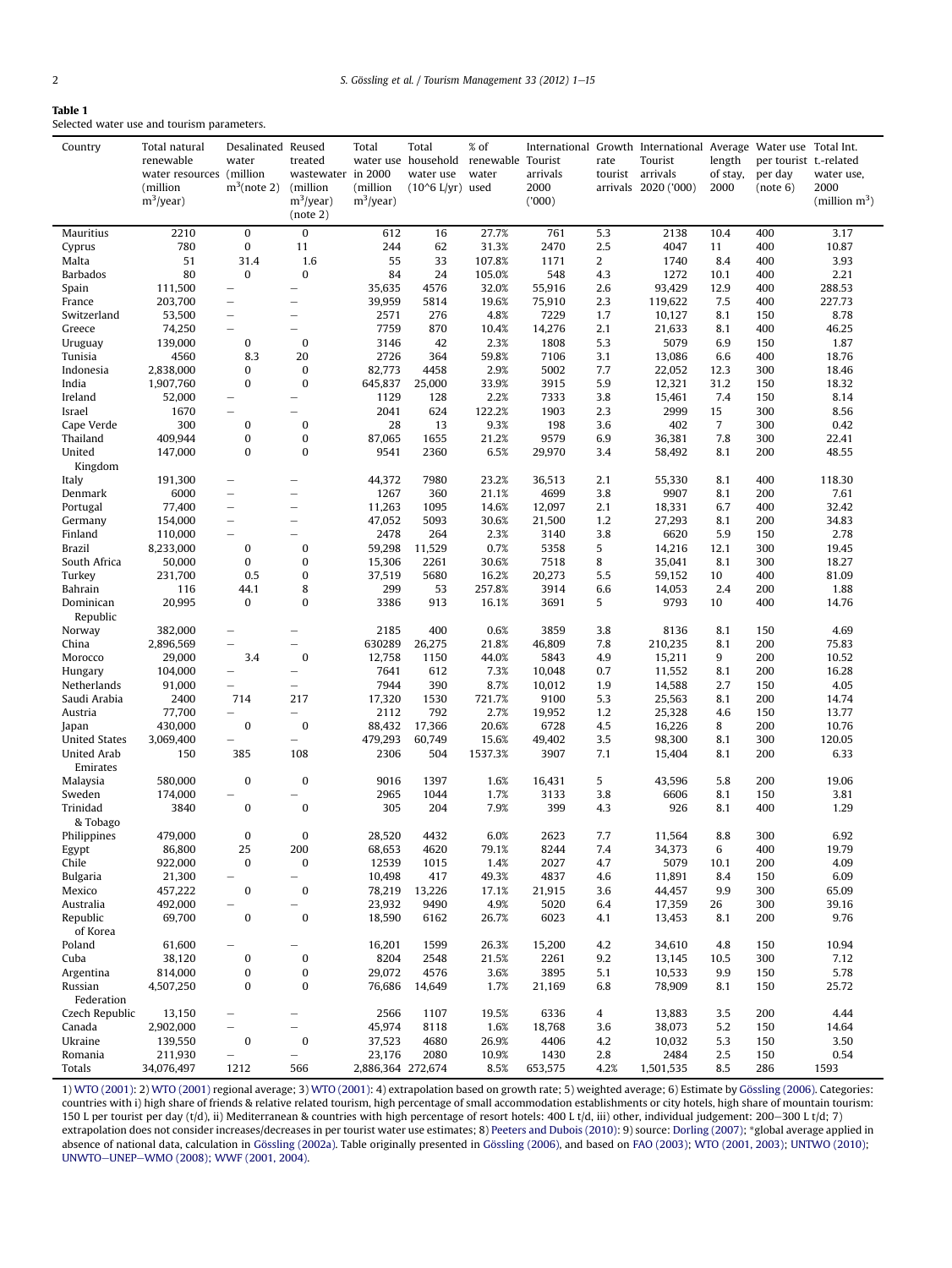| (million $m^3$ )<br>2020<br>as % of total 2000<br>as % of<br>2000<br>water<br>(million $m^3$ )<br>total 2020<br>8.89<br>0.52%<br>1.45%<br>20.17%<br>13<br>632380<br>197<br>3.08<br>6.25<br>19.64%<br>20.17%<br>39.81%<br>17.81<br>78<br>1.24<br>4.45%<br>7.30%<br>17.43%<br>258138<br>184<br>12.11<br>1.99%<br>17.43%<br>19.42%<br>0.78<br>5.85<br>7.15%<br>10.63%<br>11.89%<br>83<br>212068<br>183<br>4.71<br>2.35%<br>11.89%<br>14.24%<br>5.14<br>162749<br>0.72<br>2.64%<br>6.12%<br>9.40%<br>78<br>184<br>2.93<br>3.06%<br>9.40%<br>12.46%<br>548.99<br>482.10<br>0.81%<br>1.35%<br>6.31%<br>112<br>47853461<br>178<br>260.46<br>5.69%<br>6.31%<br>12.00%<br>0.90%<br>3.92%<br>97<br>3.92%<br>358.87<br>0.57%<br>110581890<br>181<br>355.60<br>583.33<br>6.12%<br>10.03%<br>12.30<br>0.34%<br>0.48%<br>3.18%<br>38<br>13174153<br>67<br>17.06<br>25.85<br>6.18%<br>3.18%<br>9.36%<br>70.09<br>0.90%<br>8782982<br>31.12<br>77.37<br>3.58%<br>5.32%<br>8.89%<br>0.60%<br>5.32%<br>79<br>184<br>5.26<br>4.46%<br>0.06%<br>0.17%<br>12<br>1453856<br>73<br>1.73<br>3.60<br>4.11%<br>4.46%<br>8.57%<br>34.55<br>0.69%<br>1.27%<br>5.15%<br>38<br>4010240<br>192<br>12.10<br>30.86<br>3.32%<br>5.15%<br>8.48%<br>81.37<br>0.02%<br>0.10%<br>0.41%<br>21<br>79200275<br>146<br>337.50<br>355.96<br>7.57%<br>0.41%<br>7.98%<br>57.66<br>0.07%<br>1872.88<br>0.00%<br>0.01%<br>24<br>359906297<br>70<br>1891.21<br>7.49%<br>0.07%<br>7.56%<br>33<br>17.16<br>0.72%<br>1.52%<br>6.36%<br>1094255<br>68<br>1.32<br>9.46<br>1.03%<br>6.36%<br>7.39%<br>31.66<br>13.49<br>0.42%<br>0.66%<br>1.37%<br>99<br>6826685<br>130<br>40.22<br>5.07%<br>1.37%<br>6.45%<br>0.84<br>176207<br>1.49%<br>3.01%<br>3.16%<br>26<br>145<br>0.42<br>0.84<br>3.22%<br>3.16%<br>6.38%<br>1.35%<br>28396535<br>85.13<br>0.03%<br>0.10%<br>27<br>145<br>76.10<br>98.51<br>4.60%<br>1.35%<br>5.95%<br>94.76<br>0.51%<br>0.99%<br>2.06%<br>40<br>51729235<br>92<br>91.55<br>140.11<br>3.88%<br>2.06%<br>5.94%<br>179.27<br>0.27%<br>0.40%<br>1.48%<br>139<br>102717268<br>172<br>340.31<br>458.62<br>4.26%<br>1.48%<br>5.75%<br>67<br>16.05<br>0.60%<br>1.27%<br>2.11%<br>7739837<br>87<br>12.90<br>20.51<br>3.58%<br>2.11%<br>5.70%<br>49.13<br>2.96%<br>20.72<br>53.14<br>2.96%<br>0.29%<br>0.44%<br>110<br>7312650<br>178<br>1.89%<br>4.85%<br>44.21<br>118930724<br>235.31<br>0.07%<br>0.09%<br>0.68%<br>62<br>88<br>200.48<br>3.94%<br>0.68%<br>4.62%<br>5.86<br>0.11%<br>0.24%<br>1.05%<br>51<br>10128860<br>65<br>9.20<br>11.98<br>3.49%<br>1.05%<br>4.54%<br>51.61<br>0.03%<br>0.09%<br>0.17%<br>65<br>116616298<br>137<br>458.80<br>478.25<br>3.98%<br>0.17%<br>4.15%<br>85.15<br>0.12%<br>0.56%<br>0.81%<br>50<br>27165910<br>140<br>73.11<br>91.37<br>3.23%<br>0.81%<br>4.04%<br>81<br>225.73<br>236.61<br>0.22%<br>0.63%<br>1.43%<br>33131820<br>184<br>144.64<br>2.55%<br>1.43%<br>3.97%<br>6.75<br>3.57%<br>158505<br>0.08<br>0.63%<br>2.26%<br>75<br>85<br>1.96<br>0.15%<br>3.57%<br>3.72%<br>4309247<br>39.17<br>1.62%<br>179<br>18.29<br>33.06<br>2.00%<br>1.62%<br>3.62%<br>0.44%<br>1.16%<br>106<br>9.89<br>0.21%<br>0.45%<br>1.17%<br>89<br>8525806<br>57<br>9.38<br>14.07<br>2.35%<br>1.17%<br>3.52%<br>340.58<br>0.01%<br>0.05%<br>0.29%<br>20<br>455490233<br>96<br>840.58<br>916.41<br>3.20%<br>0.29%<br>3.49%<br>27.38<br>0.08%<br>0.21%<br>0.91%<br>38<br>13141443<br>92<br>25.94<br>36.46<br>2.26%<br>0.91%<br>3.17%<br>18.71<br>88<br>0.21%<br>0.24%<br>2.66%<br>62<br>1251864<br>2.11<br>18.39<br>0.34%<br>2.66%<br>3.00%<br>5.91<br>0.05%<br>0.07%<br>1.04%<br>24<br>16682315<br>70<br>7.50<br>11.56<br>1.92%<br>1.04%<br>2.96%<br>26.57<br>41.31<br>41.41<br>0.09%<br>0.24%<br>0.96%<br>65<br>15882165<br>87<br>1.74%<br>0.96%<br>2.70%<br>98<br>55<br>6.59<br>2.57%<br>17.48<br>0.65%<br>0.83%<br>1.74%<br>10888857<br>20.36<br>0.83%<br>1.74%<br>25.96<br>0.06%<br>73<br>0.06%<br>0.01%<br>0.03%<br>136<br>300132715<br>414.86<br>425.62<br>2.39%<br>2.45%<br>238.87<br>0.03%<br>0.05%<br>0.20%<br>209<br>625357944<br>108<br>1302.09<br>1422.14<br>2.14%<br>0.20%<br>2.34%<br>24.95<br>0.27%<br>1.08%<br>1.26%<br>174<br>4206132<br>65<br>5.28<br>11.61<br>1.05%<br>1.26%<br>2.30%<br>50.57<br>0.21%<br>0.56%<br>1.36%<br>58<br>8778800<br>88<br>10.68<br>29.74<br>0.76%<br>1.36%<br>2.13%<br>8.03<br>0.36%<br>17711966<br>52<br>17.56<br>0.36%<br>0.13%<br>0.27%<br>117<br>21.37<br>1.68%<br>2.05%<br>3.00<br>0.98%<br>869956<br>169<br>2.82<br>2.02%<br>0.42%<br>0.63%<br>157<br>4.11<br>1.38%<br>0.63%<br>30.53<br>0.02%<br>0.11%<br>0.16%<br>56<br>28072134 139<br>81.38<br>88.30<br>1.84%<br>0.16%<br>1.99%<br>26114735 187<br>82.50<br>0.03%<br>0.12%<br>0.43%<br>66<br>69.54<br>89.33<br>1.51%<br>0.43%<br>1.93%<br>10.26<br>0.03%<br>0.08%<br>0.40%<br>65<br>7133925<br>87<br>14.88<br>18.98<br>1.47%<br>0.40%<br>1.87%<br>14.98<br>1086473<br>0.06%<br>0.14%<br>1.46%<br>52<br>65<br>1.40<br>7.49<br>0.34%<br>1.46%<br>1.80%<br>132.04<br>54439380<br>158.79<br>0.08%<br>0.17%<br>0.49%<br>130<br>124<br>223.87<br>1.20%<br>0.49%<br>1.69%<br>135.40<br>0.57%<br>0.41%<br>487<br>90.53<br>129.69<br>0.16%<br>27840371<br>53<br>0.95%<br>0.41%<br>1.37%<br>21.79<br>72.33<br>0.05%<br>0.12%<br>0.16%<br>130<br>43960097<br>74<br>62.57<br>1.02%<br>0.16%<br>1.17%<br>24.92<br>0.07%<br>0.15%<br>0.68%<br>41<br>8983700<br>67<br>6.83<br>17.78<br>0.43%<br>0.68%<br>1.11%<br>0.50%<br>6065600<br>105<br>15.87<br>22.99<br>0.90%<br>41.41<br>0.09%<br>0.28%<br>225<br>0.62%<br>0.28%<br>15.64<br>0.02%<br>0.05%<br>27991886<br>0.13%<br>0.13%<br>120<br>51<br>33.51<br>39.29<br>0.73%<br>0.86%<br>95.87<br>99.09<br>0.03%<br>0.13%<br>0.18%<br>102<br>69776802<br>55<br>73.37<br>0.50%<br>0.18%<br>0.68%<br>9.72<br>0.17%<br>0.38%<br>0.40%<br>109<br>2881736<br>1.88<br>6.31<br>0.17%<br>0.40%<br>0.57%<br>78<br>29.70<br>0.03%<br>0.06%<br>0.18%<br>259<br>45477126<br>23<br>12.99<br>27.63<br>0.16%<br>0.18%<br>0.34%<br>7.98<br>0.01%<br>0.02%<br>0.07%<br>96<br>13706940<br>56<br>9.64<br>0.21%<br>0.07%<br>0.28%<br>13.14<br>0.93<br>2.95<br>0.00%<br>0.00%<br>0.03%<br>93<br>7203059<br>56<br>2.41<br>0.12%<br>0.03%<br>0.14%<br>2992316683<br>3531.48<br>0.06%<br>0.12%<br>0.58%<br>143<br>7681.43<br>9274.56<br>2.82%<br>0.58%<br>3.40% | Total Int<br>tourism-<br>related<br>water use | Int.<br>Tourism-<br>related<br>water use | Int.<br>Tourism-<br>related<br>water use | Share of<br>domestic<br>water for<br>int. tourism | water<br>use<br>(note 9) | Domestic Domestic<br>tourism<br>(trips,<br>note 8) | Net domestic Total<br>tourism<br>water use<br>per night | domestic<br>tourism<br>water | Total<br>Tourism<br>water use | Domestic<br>tourism share tourism<br>of domestic<br>water use | International<br>share of<br>domestic | Total<br>share |
|-----------------------------------------------------------------------------------------------------------------------------------------------------------------------------------------------------------------------------------------------------------------------------------------------------------------------------------------------------------------------------------------------------------------------------------------------------------------------------------------------------------------------------------------------------------------------------------------------------------------------------------------------------------------------------------------------------------------------------------------------------------------------------------------------------------------------------------------------------------------------------------------------------------------------------------------------------------------------------------------------------------------------------------------------------------------------------------------------------------------------------------------------------------------------------------------------------------------------------------------------------------------------------------------------------------------------------------------------------------------------------------------------------------------------------------------------------------------------------------------------------------------------------------------------------------------------------------------------------------------------------------------------------------------------------------------------------------------------------------------------------------------------------------------------------------------------------------------------------------------------------------------------------------------------------------------------------------------------------------------------------------------------------------------------------------------------------------------------------------------------------------------------------------------------------------------------------------------------------------------------------------------------------------------------------------------------------------------------------------------------------------------------------------------------------------------------------------------------------------------------------------------------------------------------------------------------------------------------------------------------------------------------------------------------------------------------------------------------------------------------------------------------------------------------------------------------------------------------------------------------------------------------------------------------------------------------------------------------------------------------------------------------------------------------------------------------------------------------------------------------------------------------------------------------------------------------------------------------------------------------------------------------------------------------------------------------------------------------------------------------------------------------------------------------------------------------------------------------------------------------------------------------------------------------------------------------------------------------------------------------------------------------------------------------------------------------------------------------------------------------------------------------------------------------------------------------------------------------------------------------------------------------------------------------------------------------------------------------------------------------------------------------------------------------------------------------------------------------------------------------------------------------------------------------------------------------------------------------------------------------------------------------------------------------------------------------------------------------------------------------------------------------------------------------------------------------------------------------------------------------------------------------------------------------------------------------------------------------------------------------------------------------------------------------------------------------------------------------------------------------------------------------------------------------------------------------------------------------------------------------------------------------------------------------------------------------------------------------------------------------------------------------------------------------------------------------------------------------------------------------------------------------------------------------------------------------------------------------------------------------------------------------------------------------------------------------------------------------------------------------------------------------------------------------------------------------------------------------------------------------------------------------------------------------------------------------------------------------------------------------------------------------------------------------------------------------------------------------------------------------------------------------------------------------------------------------------------------------------------------------------------------------------------------------------------------------------------------------------------------------------------------------------------------------------------------------------------------------------------------------------------------------------------------------------------------------------------------------------------------------------------|-----------------------------------------------|------------------------------------------|------------------------------------------|---------------------------------------------------|--------------------------|----------------------------------------------------|---------------------------------------------------------|------------------------------|-------------------------------|---------------------------------------------------------------|---------------------------------------|----------------|
|                                                                                                                                                                                                                                                                                                                                                                                                                                                                                                                                                                                                                                                                                                                                                                                                                                                                                                                                                                                                                                                                                                                                                                                                                                                                                                                                                                                                                                                                                                                                                                                                                                                                                                                                                                                                                                                                                                                                                                                                                                                                                                                                                                                                                                                                                                                                                                                                                                                                                                                                                                                                                                                                                                                                                                                                                                                                                                                                                                                                                                                                                                                                                                                                                                                                                                                                                                                                                                                                                                                                                                                                                                                                                                                                                                                                                                                                                                                                                                                                                                                                                                                                                                                                                                                                                                                                                                                                                                                                                                                                                                                                                                                                                                                                                                                                                                                                                                                                                                                                                                                                                                                                                                                                                                                                                                                                                                                                                                                                                                                                                                                                                                                                                                                                                                                                                                                                                                                                                                                                                                                                                                                                                                                                                                                           |                                               |                                          |                                          |                                                   |                          |                                                    |                                                         |                              |                               |                                                               |                                       |                |
|                                                                                                                                                                                                                                                                                                                                                                                                                                                                                                                                                                                                                                                                                                                                                                                                                                                                                                                                                                                                                                                                                                                                                                                                                                                                                                                                                                                                                                                                                                                                                                                                                                                                                                                                                                                                                                                                                                                                                                                                                                                                                                                                                                                                                                                                                                                                                                                                                                                                                                                                                                                                                                                                                                                                                                                                                                                                                                                                                                                                                                                                                                                                                                                                                                                                                                                                                                                                                                                                                                                                                                                                                                                                                                                                                                                                                                                                                                                                                                                                                                                                                                                                                                                                                                                                                                                                                                                                                                                                                                                                                                                                                                                                                                                                                                                                                                                                                                                                                                                                                                                                                                                                                                                                                                                                                                                                                                                                                                                                                                                                                                                                                                                                                                                                                                                                                                                                                                                                                                                                                                                                                                                                                                                                                                                           |                                               |                                          |                                          |                                                   |                          |                                                    |                                                         |                              |                               |                                                               |                                       |                |
|                                                                                                                                                                                                                                                                                                                                                                                                                                                                                                                                                                                                                                                                                                                                                                                                                                                                                                                                                                                                                                                                                                                                                                                                                                                                                                                                                                                                                                                                                                                                                                                                                                                                                                                                                                                                                                                                                                                                                                                                                                                                                                                                                                                                                                                                                                                                                                                                                                                                                                                                                                                                                                                                                                                                                                                                                                                                                                                                                                                                                                                                                                                                                                                                                                                                                                                                                                                                                                                                                                                                                                                                                                                                                                                                                                                                                                                                                                                                                                                                                                                                                                                                                                                                                                                                                                                                                                                                                                                                                                                                                                                                                                                                                                                                                                                                                                                                                                                                                                                                                                                                                                                                                                                                                                                                                                                                                                                                                                                                                                                                                                                                                                                                                                                                                                                                                                                                                                                                                                                                                                                                                                                                                                                                                                                           |                                               |                                          |                                          |                                                   |                          |                                                    |                                                         |                              |                               |                                                               |                                       |                |
|                                                                                                                                                                                                                                                                                                                                                                                                                                                                                                                                                                                                                                                                                                                                                                                                                                                                                                                                                                                                                                                                                                                                                                                                                                                                                                                                                                                                                                                                                                                                                                                                                                                                                                                                                                                                                                                                                                                                                                                                                                                                                                                                                                                                                                                                                                                                                                                                                                                                                                                                                                                                                                                                                                                                                                                                                                                                                                                                                                                                                                                                                                                                                                                                                                                                                                                                                                                                                                                                                                                                                                                                                                                                                                                                                                                                                                                                                                                                                                                                                                                                                                                                                                                                                                                                                                                                                                                                                                                                                                                                                                                                                                                                                                                                                                                                                                                                                                                                                                                                                                                                                                                                                                                                                                                                                                                                                                                                                                                                                                                                                                                                                                                                                                                                                                                                                                                                                                                                                                                                                                                                                                                                                                                                                                                           |                                               |                                          |                                          |                                                   |                          |                                                    |                                                         |                              |                               |                                                               |                                       |                |
|                                                                                                                                                                                                                                                                                                                                                                                                                                                                                                                                                                                                                                                                                                                                                                                                                                                                                                                                                                                                                                                                                                                                                                                                                                                                                                                                                                                                                                                                                                                                                                                                                                                                                                                                                                                                                                                                                                                                                                                                                                                                                                                                                                                                                                                                                                                                                                                                                                                                                                                                                                                                                                                                                                                                                                                                                                                                                                                                                                                                                                                                                                                                                                                                                                                                                                                                                                                                                                                                                                                                                                                                                                                                                                                                                                                                                                                                                                                                                                                                                                                                                                                                                                                                                                                                                                                                                                                                                                                                                                                                                                                                                                                                                                                                                                                                                                                                                                                                                                                                                                                                                                                                                                                                                                                                                                                                                                                                                                                                                                                                                                                                                                                                                                                                                                                                                                                                                                                                                                                                                                                                                                                                                                                                                                                           |                                               |                                          |                                          |                                                   |                          |                                                    |                                                         |                              |                               |                                                               |                                       |                |
|                                                                                                                                                                                                                                                                                                                                                                                                                                                                                                                                                                                                                                                                                                                                                                                                                                                                                                                                                                                                                                                                                                                                                                                                                                                                                                                                                                                                                                                                                                                                                                                                                                                                                                                                                                                                                                                                                                                                                                                                                                                                                                                                                                                                                                                                                                                                                                                                                                                                                                                                                                                                                                                                                                                                                                                                                                                                                                                                                                                                                                                                                                                                                                                                                                                                                                                                                                                                                                                                                                                                                                                                                                                                                                                                                                                                                                                                                                                                                                                                                                                                                                                                                                                                                                                                                                                                                                                                                                                                                                                                                                                                                                                                                                                                                                                                                                                                                                                                                                                                                                                                                                                                                                                                                                                                                                                                                                                                                                                                                                                                                                                                                                                                                                                                                                                                                                                                                                                                                                                                                                                                                                                                                                                                                                                           |                                               |                                          |                                          |                                                   |                          |                                                    |                                                         |                              |                               |                                                               |                                       |                |
|                                                                                                                                                                                                                                                                                                                                                                                                                                                                                                                                                                                                                                                                                                                                                                                                                                                                                                                                                                                                                                                                                                                                                                                                                                                                                                                                                                                                                                                                                                                                                                                                                                                                                                                                                                                                                                                                                                                                                                                                                                                                                                                                                                                                                                                                                                                                                                                                                                                                                                                                                                                                                                                                                                                                                                                                                                                                                                                                                                                                                                                                                                                                                                                                                                                                                                                                                                                                                                                                                                                                                                                                                                                                                                                                                                                                                                                                                                                                                                                                                                                                                                                                                                                                                                                                                                                                                                                                                                                                                                                                                                                                                                                                                                                                                                                                                                                                                                                                                                                                                                                                                                                                                                                                                                                                                                                                                                                                                                                                                                                                                                                                                                                                                                                                                                                                                                                                                                                                                                                                                                                                                                                                                                                                                                                           |                                               |                                          |                                          |                                                   |                          |                                                    |                                                         |                              |                               |                                                               |                                       |                |
|                                                                                                                                                                                                                                                                                                                                                                                                                                                                                                                                                                                                                                                                                                                                                                                                                                                                                                                                                                                                                                                                                                                                                                                                                                                                                                                                                                                                                                                                                                                                                                                                                                                                                                                                                                                                                                                                                                                                                                                                                                                                                                                                                                                                                                                                                                                                                                                                                                                                                                                                                                                                                                                                                                                                                                                                                                                                                                                                                                                                                                                                                                                                                                                                                                                                                                                                                                                                                                                                                                                                                                                                                                                                                                                                                                                                                                                                                                                                                                                                                                                                                                                                                                                                                                                                                                                                                                                                                                                                                                                                                                                                                                                                                                                                                                                                                                                                                                                                                                                                                                                                                                                                                                                                                                                                                                                                                                                                                                                                                                                                                                                                                                                                                                                                                                                                                                                                                                                                                                                                                                                                                                                                                                                                                                                           |                                               |                                          |                                          |                                                   |                          |                                                    |                                                         |                              |                               |                                                               |                                       |                |
|                                                                                                                                                                                                                                                                                                                                                                                                                                                                                                                                                                                                                                                                                                                                                                                                                                                                                                                                                                                                                                                                                                                                                                                                                                                                                                                                                                                                                                                                                                                                                                                                                                                                                                                                                                                                                                                                                                                                                                                                                                                                                                                                                                                                                                                                                                                                                                                                                                                                                                                                                                                                                                                                                                                                                                                                                                                                                                                                                                                                                                                                                                                                                                                                                                                                                                                                                                                                                                                                                                                                                                                                                                                                                                                                                                                                                                                                                                                                                                                                                                                                                                                                                                                                                                                                                                                                                                                                                                                                                                                                                                                                                                                                                                                                                                                                                                                                                                                                                                                                                                                                                                                                                                                                                                                                                                                                                                                                                                                                                                                                                                                                                                                                                                                                                                                                                                                                                                                                                                                                                                                                                                                                                                                                                                                           |                                               |                                          |                                          |                                                   |                          |                                                    |                                                         |                              |                               |                                                               |                                       |                |
|                                                                                                                                                                                                                                                                                                                                                                                                                                                                                                                                                                                                                                                                                                                                                                                                                                                                                                                                                                                                                                                                                                                                                                                                                                                                                                                                                                                                                                                                                                                                                                                                                                                                                                                                                                                                                                                                                                                                                                                                                                                                                                                                                                                                                                                                                                                                                                                                                                                                                                                                                                                                                                                                                                                                                                                                                                                                                                                                                                                                                                                                                                                                                                                                                                                                                                                                                                                                                                                                                                                                                                                                                                                                                                                                                                                                                                                                                                                                                                                                                                                                                                                                                                                                                                                                                                                                                                                                                                                                                                                                                                                                                                                                                                                                                                                                                                                                                                                                                                                                                                                                                                                                                                                                                                                                                                                                                                                                                                                                                                                                                                                                                                                                                                                                                                                                                                                                                                                                                                                                                                                                                                                                                                                                                                                           |                                               |                                          |                                          |                                                   |                          |                                                    |                                                         |                              |                               |                                                               |                                       |                |
|                                                                                                                                                                                                                                                                                                                                                                                                                                                                                                                                                                                                                                                                                                                                                                                                                                                                                                                                                                                                                                                                                                                                                                                                                                                                                                                                                                                                                                                                                                                                                                                                                                                                                                                                                                                                                                                                                                                                                                                                                                                                                                                                                                                                                                                                                                                                                                                                                                                                                                                                                                                                                                                                                                                                                                                                                                                                                                                                                                                                                                                                                                                                                                                                                                                                                                                                                                                                                                                                                                                                                                                                                                                                                                                                                                                                                                                                                                                                                                                                                                                                                                                                                                                                                                                                                                                                                                                                                                                                                                                                                                                                                                                                                                                                                                                                                                                                                                                                                                                                                                                                                                                                                                                                                                                                                                                                                                                                                                                                                                                                                                                                                                                                                                                                                                                                                                                                                                                                                                                                                                                                                                                                                                                                                                                           |                                               |                                          |                                          |                                                   |                          |                                                    |                                                         |                              |                               |                                                               |                                       |                |
|                                                                                                                                                                                                                                                                                                                                                                                                                                                                                                                                                                                                                                                                                                                                                                                                                                                                                                                                                                                                                                                                                                                                                                                                                                                                                                                                                                                                                                                                                                                                                                                                                                                                                                                                                                                                                                                                                                                                                                                                                                                                                                                                                                                                                                                                                                                                                                                                                                                                                                                                                                                                                                                                                                                                                                                                                                                                                                                                                                                                                                                                                                                                                                                                                                                                                                                                                                                                                                                                                                                                                                                                                                                                                                                                                                                                                                                                                                                                                                                                                                                                                                                                                                                                                                                                                                                                                                                                                                                                                                                                                                                                                                                                                                                                                                                                                                                                                                                                                                                                                                                                                                                                                                                                                                                                                                                                                                                                                                                                                                                                                                                                                                                                                                                                                                                                                                                                                                                                                                                                                                                                                                                                                                                                                                                           |                                               |                                          |                                          |                                                   |                          |                                                    |                                                         |                              |                               |                                                               |                                       |                |
|                                                                                                                                                                                                                                                                                                                                                                                                                                                                                                                                                                                                                                                                                                                                                                                                                                                                                                                                                                                                                                                                                                                                                                                                                                                                                                                                                                                                                                                                                                                                                                                                                                                                                                                                                                                                                                                                                                                                                                                                                                                                                                                                                                                                                                                                                                                                                                                                                                                                                                                                                                                                                                                                                                                                                                                                                                                                                                                                                                                                                                                                                                                                                                                                                                                                                                                                                                                                                                                                                                                                                                                                                                                                                                                                                                                                                                                                                                                                                                                                                                                                                                                                                                                                                                                                                                                                                                                                                                                                                                                                                                                                                                                                                                                                                                                                                                                                                                                                                                                                                                                                                                                                                                                                                                                                                                                                                                                                                                                                                                                                                                                                                                                                                                                                                                                                                                                                                                                                                                                                                                                                                                                                                                                                                                                           |                                               |                                          |                                          |                                                   |                          |                                                    |                                                         |                              |                               |                                                               |                                       |                |
|                                                                                                                                                                                                                                                                                                                                                                                                                                                                                                                                                                                                                                                                                                                                                                                                                                                                                                                                                                                                                                                                                                                                                                                                                                                                                                                                                                                                                                                                                                                                                                                                                                                                                                                                                                                                                                                                                                                                                                                                                                                                                                                                                                                                                                                                                                                                                                                                                                                                                                                                                                                                                                                                                                                                                                                                                                                                                                                                                                                                                                                                                                                                                                                                                                                                                                                                                                                                                                                                                                                                                                                                                                                                                                                                                                                                                                                                                                                                                                                                                                                                                                                                                                                                                                                                                                                                                                                                                                                                                                                                                                                                                                                                                                                                                                                                                                                                                                                                                                                                                                                                                                                                                                                                                                                                                                                                                                                                                                                                                                                                                                                                                                                                                                                                                                                                                                                                                                                                                                                                                                                                                                                                                                                                                                                           |                                               |                                          |                                          |                                                   |                          |                                                    |                                                         |                              |                               |                                                               |                                       |                |
|                                                                                                                                                                                                                                                                                                                                                                                                                                                                                                                                                                                                                                                                                                                                                                                                                                                                                                                                                                                                                                                                                                                                                                                                                                                                                                                                                                                                                                                                                                                                                                                                                                                                                                                                                                                                                                                                                                                                                                                                                                                                                                                                                                                                                                                                                                                                                                                                                                                                                                                                                                                                                                                                                                                                                                                                                                                                                                                                                                                                                                                                                                                                                                                                                                                                                                                                                                                                                                                                                                                                                                                                                                                                                                                                                                                                                                                                                                                                                                                                                                                                                                                                                                                                                                                                                                                                                                                                                                                                                                                                                                                                                                                                                                                                                                                                                                                                                                                                                                                                                                                                                                                                                                                                                                                                                                                                                                                                                                                                                                                                                                                                                                                                                                                                                                                                                                                                                                                                                                                                                                                                                                                                                                                                                                                           |                                               |                                          |                                          |                                                   |                          |                                                    |                                                         |                              |                               |                                                               |                                       |                |
|                                                                                                                                                                                                                                                                                                                                                                                                                                                                                                                                                                                                                                                                                                                                                                                                                                                                                                                                                                                                                                                                                                                                                                                                                                                                                                                                                                                                                                                                                                                                                                                                                                                                                                                                                                                                                                                                                                                                                                                                                                                                                                                                                                                                                                                                                                                                                                                                                                                                                                                                                                                                                                                                                                                                                                                                                                                                                                                                                                                                                                                                                                                                                                                                                                                                                                                                                                                                                                                                                                                                                                                                                                                                                                                                                                                                                                                                                                                                                                                                                                                                                                                                                                                                                                                                                                                                                                                                                                                                                                                                                                                                                                                                                                                                                                                                                                                                                                                                                                                                                                                                                                                                                                                                                                                                                                                                                                                                                                                                                                                                                                                                                                                                                                                                                                                                                                                                                                                                                                                                                                                                                                                                                                                                                                                           |                                               |                                          |                                          |                                                   |                          |                                                    |                                                         |                              |                               |                                                               |                                       |                |
|                                                                                                                                                                                                                                                                                                                                                                                                                                                                                                                                                                                                                                                                                                                                                                                                                                                                                                                                                                                                                                                                                                                                                                                                                                                                                                                                                                                                                                                                                                                                                                                                                                                                                                                                                                                                                                                                                                                                                                                                                                                                                                                                                                                                                                                                                                                                                                                                                                                                                                                                                                                                                                                                                                                                                                                                                                                                                                                                                                                                                                                                                                                                                                                                                                                                                                                                                                                                                                                                                                                                                                                                                                                                                                                                                                                                                                                                                                                                                                                                                                                                                                                                                                                                                                                                                                                                                                                                                                                                                                                                                                                                                                                                                                                                                                                                                                                                                                                                                                                                                                                                                                                                                                                                                                                                                                                                                                                                                                                                                                                                                                                                                                                                                                                                                                                                                                                                                                                                                                                                                                                                                                                                                                                                                                                           |                                               |                                          |                                          |                                                   |                          |                                                    |                                                         |                              |                               |                                                               |                                       |                |
|                                                                                                                                                                                                                                                                                                                                                                                                                                                                                                                                                                                                                                                                                                                                                                                                                                                                                                                                                                                                                                                                                                                                                                                                                                                                                                                                                                                                                                                                                                                                                                                                                                                                                                                                                                                                                                                                                                                                                                                                                                                                                                                                                                                                                                                                                                                                                                                                                                                                                                                                                                                                                                                                                                                                                                                                                                                                                                                                                                                                                                                                                                                                                                                                                                                                                                                                                                                                                                                                                                                                                                                                                                                                                                                                                                                                                                                                                                                                                                                                                                                                                                                                                                                                                                                                                                                                                                                                                                                                                                                                                                                                                                                                                                                                                                                                                                                                                                                                                                                                                                                                                                                                                                                                                                                                                                                                                                                                                                                                                                                                                                                                                                                                                                                                                                                                                                                                                                                                                                                                                                                                                                                                                                                                                                                           |                                               |                                          |                                          |                                                   |                          |                                                    |                                                         |                              |                               |                                                               |                                       |                |
|                                                                                                                                                                                                                                                                                                                                                                                                                                                                                                                                                                                                                                                                                                                                                                                                                                                                                                                                                                                                                                                                                                                                                                                                                                                                                                                                                                                                                                                                                                                                                                                                                                                                                                                                                                                                                                                                                                                                                                                                                                                                                                                                                                                                                                                                                                                                                                                                                                                                                                                                                                                                                                                                                                                                                                                                                                                                                                                                                                                                                                                                                                                                                                                                                                                                                                                                                                                                                                                                                                                                                                                                                                                                                                                                                                                                                                                                                                                                                                                                                                                                                                                                                                                                                                                                                                                                                                                                                                                                                                                                                                                                                                                                                                                                                                                                                                                                                                                                                                                                                                                                                                                                                                                                                                                                                                                                                                                                                                                                                                                                                                                                                                                                                                                                                                                                                                                                                                                                                                                                                                                                                                                                                                                                                                                           |                                               |                                          |                                          |                                                   |                          |                                                    |                                                         |                              |                               |                                                               |                                       |                |
|                                                                                                                                                                                                                                                                                                                                                                                                                                                                                                                                                                                                                                                                                                                                                                                                                                                                                                                                                                                                                                                                                                                                                                                                                                                                                                                                                                                                                                                                                                                                                                                                                                                                                                                                                                                                                                                                                                                                                                                                                                                                                                                                                                                                                                                                                                                                                                                                                                                                                                                                                                                                                                                                                                                                                                                                                                                                                                                                                                                                                                                                                                                                                                                                                                                                                                                                                                                                                                                                                                                                                                                                                                                                                                                                                                                                                                                                                                                                                                                                                                                                                                                                                                                                                                                                                                                                                                                                                                                                                                                                                                                                                                                                                                                                                                                                                                                                                                                                                                                                                                                                                                                                                                                                                                                                                                                                                                                                                                                                                                                                                                                                                                                                                                                                                                                                                                                                                                                                                                                                                                                                                                                                                                                                                                                           |                                               |                                          |                                          |                                                   |                          |                                                    |                                                         |                              |                               |                                                               |                                       |                |
|                                                                                                                                                                                                                                                                                                                                                                                                                                                                                                                                                                                                                                                                                                                                                                                                                                                                                                                                                                                                                                                                                                                                                                                                                                                                                                                                                                                                                                                                                                                                                                                                                                                                                                                                                                                                                                                                                                                                                                                                                                                                                                                                                                                                                                                                                                                                                                                                                                                                                                                                                                                                                                                                                                                                                                                                                                                                                                                                                                                                                                                                                                                                                                                                                                                                                                                                                                                                                                                                                                                                                                                                                                                                                                                                                                                                                                                                                                                                                                                                                                                                                                                                                                                                                                                                                                                                                                                                                                                                                                                                                                                                                                                                                                                                                                                                                                                                                                                                                                                                                                                                                                                                                                                                                                                                                                                                                                                                                                                                                                                                                                                                                                                                                                                                                                                                                                                                                                                                                                                                                                                                                                                                                                                                                                                           |                                               |                                          |                                          |                                                   |                          |                                                    |                                                         |                              |                               |                                                               |                                       |                |
|                                                                                                                                                                                                                                                                                                                                                                                                                                                                                                                                                                                                                                                                                                                                                                                                                                                                                                                                                                                                                                                                                                                                                                                                                                                                                                                                                                                                                                                                                                                                                                                                                                                                                                                                                                                                                                                                                                                                                                                                                                                                                                                                                                                                                                                                                                                                                                                                                                                                                                                                                                                                                                                                                                                                                                                                                                                                                                                                                                                                                                                                                                                                                                                                                                                                                                                                                                                                                                                                                                                                                                                                                                                                                                                                                                                                                                                                                                                                                                                                                                                                                                                                                                                                                                                                                                                                                                                                                                                                                                                                                                                                                                                                                                                                                                                                                                                                                                                                                                                                                                                                                                                                                                                                                                                                                                                                                                                                                                                                                                                                                                                                                                                                                                                                                                                                                                                                                                                                                                                                                                                                                                                                                                                                                                                           |                                               |                                          |                                          |                                                   |                          |                                                    |                                                         |                              |                               |                                                               |                                       |                |
|                                                                                                                                                                                                                                                                                                                                                                                                                                                                                                                                                                                                                                                                                                                                                                                                                                                                                                                                                                                                                                                                                                                                                                                                                                                                                                                                                                                                                                                                                                                                                                                                                                                                                                                                                                                                                                                                                                                                                                                                                                                                                                                                                                                                                                                                                                                                                                                                                                                                                                                                                                                                                                                                                                                                                                                                                                                                                                                                                                                                                                                                                                                                                                                                                                                                                                                                                                                                                                                                                                                                                                                                                                                                                                                                                                                                                                                                                                                                                                                                                                                                                                                                                                                                                                                                                                                                                                                                                                                                                                                                                                                                                                                                                                                                                                                                                                                                                                                                                                                                                                                                                                                                                                                                                                                                                                                                                                                                                                                                                                                                                                                                                                                                                                                                                                                                                                                                                                                                                                                                                                                                                                                                                                                                                                                           |                                               |                                          |                                          |                                                   |                          |                                                    |                                                         |                              |                               |                                                               |                                       |                |
|                                                                                                                                                                                                                                                                                                                                                                                                                                                                                                                                                                                                                                                                                                                                                                                                                                                                                                                                                                                                                                                                                                                                                                                                                                                                                                                                                                                                                                                                                                                                                                                                                                                                                                                                                                                                                                                                                                                                                                                                                                                                                                                                                                                                                                                                                                                                                                                                                                                                                                                                                                                                                                                                                                                                                                                                                                                                                                                                                                                                                                                                                                                                                                                                                                                                                                                                                                                                                                                                                                                                                                                                                                                                                                                                                                                                                                                                                                                                                                                                                                                                                                                                                                                                                                                                                                                                                                                                                                                                                                                                                                                                                                                                                                                                                                                                                                                                                                                                                                                                                                                                                                                                                                                                                                                                                                                                                                                                                                                                                                                                                                                                                                                                                                                                                                                                                                                                                                                                                                                                                                                                                                                                                                                                                                                           |                                               |                                          |                                          |                                                   |                          |                                                    |                                                         |                              |                               |                                                               |                                       |                |
|                                                                                                                                                                                                                                                                                                                                                                                                                                                                                                                                                                                                                                                                                                                                                                                                                                                                                                                                                                                                                                                                                                                                                                                                                                                                                                                                                                                                                                                                                                                                                                                                                                                                                                                                                                                                                                                                                                                                                                                                                                                                                                                                                                                                                                                                                                                                                                                                                                                                                                                                                                                                                                                                                                                                                                                                                                                                                                                                                                                                                                                                                                                                                                                                                                                                                                                                                                                                                                                                                                                                                                                                                                                                                                                                                                                                                                                                                                                                                                                                                                                                                                                                                                                                                                                                                                                                                                                                                                                                                                                                                                                                                                                                                                                                                                                                                                                                                                                                                                                                                                                                                                                                                                                                                                                                                                                                                                                                                                                                                                                                                                                                                                                                                                                                                                                                                                                                                                                                                                                                                                                                                                                                                                                                                                                           |                                               |                                          |                                          |                                                   |                          |                                                    |                                                         |                              |                               |                                                               |                                       |                |
|                                                                                                                                                                                                                                                                                                                                                                                                                                                                                                                                                                                                                                                                                                                                                                                                                                                                                                                                                                                                                                                                                                                                                                                                                                                                                                                                                                                                                                                                                                                                                                                                                                                                                                                                                                                                                                                                                                                                                                                                                                                                                                                                                                                                                                                                                                                                                                                                                                                                                                                                                                                                                                                                                                                                                                                                                                                                                                                                                                                                                                                                                                                                                                                                                                                                                                                                                                                                                                                                                                                                                                                                                                                                                                                                                                                                                                                                                                                                                                                                                                                                                                                                                                                                                                                                                                                                                                                                                                                                                                                                                                                                                                                                                                                                                                                                                                                                                                                                                                                                                                                                                                                                                                                                                                                                                                                                                                                                                                                                                                                                                                                                                                                                                                                                                                                                                                                                                                                                                                                                                                                                                                                                                                                                                                                           |                                               |                                          |                                          |                                                   |                          |                                                    |                                                         |                              |                               |                                                               |                                       |                |
|                                                                                                                                                                                                                                                                                                                                                                                                                                                                                                                                                                                                                                                                                                                                                                                                                                                                                                                                                                                                                                                                                                                                                                                                                                                                                                                                                                                                                                                                                                                                                                                                                                                                                                                                                                                                                                                                                                                                                                                                                                                                                                                                                                                                                                                                                                                                                                                                                                                                                                                                                                                                                                                                                                                                                                                                                                                                                                                                                                                                                                                                                                                                                                                                                                                                                                                                                                                                                                                                                                                                                                                                                                                                                                                                                                                                                                                                                                                                                                                                                                                                                                                                                                                                                                                                                                                                                                                                                                                                                                                                                                                                                                                                                                                                                                                                                                                                                                                                                                                                                                                                                                                                                                                                                                                                                                                                                                                                                                                                                                                                                                                                                                                                                                                                                                                                                                                                                                                                                                                                                                                                                                                                                                                                                                                           |                                               |                                          |                                          |                                                   |                          |                                                    |                                                         |                              |                               |                                                               |                                       |                |
|                                                                                                                                                                                                                                                                                                                                                                                                                                                                                                                                                                                                                                                                                                                                                                                                                                                                                                                                                                                                                                                                                                                                                                                                                                                                                                                                                                                                                                                                                                                                                                                                                                                                                                                                                                                                                                                                                                                                                                                                                                                                                                                                                                                                                                                                                                                                                                                                                                                                                                                                                                                                                                                                                                                                                                                                                                                                                                                                                                                                                                                                                                                                                                                                                                                                                                                                                                                                                                                                                                                                                                                                                                                                                                                                                                                                                                                                                                                                                                                                                                                                                                                                                                                                                                                                                                                                                                                                                                                                                                                                                                                                                                                                                                                                                                                                                                                                                                                                                                                                                                                                                                                                                                                                                                                                                                                                                                                                                                                                                                                                                                                                                                                                                                                                                                                                                                                                                                                                                                                                                                                                                                                                                                                                                                                           |                                               |                                          |                                          |                                                   |                          |                                                    |                                                         |                              |                               |                                                               |                                       |                |
|                                                                                                                                                                                                                                                                                                                                                                                                                                                                                                                                                                                                                                                                                                                                                                                                                                                                                                                                                                                                                                                                                                                                                                                                                                                                                                                                                                                                                                                                                                                                                                                                                                                                                                                                                                                                                                                                                                                                                                                                                                                                                                                                                                                                                                                                                                                                                                                                                                                                                                                                                                                                                                                                                                                                                                                                                                                                                                                                                                                                                                                                                                                                                                                                                                                                                                                                                                                                                                                                                                                                                                                                                                                                                                                                                                                                                                                                                                                                                                                                                                                                                                                                                                                                                                                                                                                                                                                                                                                                                                                                                                                                                                                                                                                                                                                                                                                                                                                                                                                                                                                                                                                                                                                                                                                                                                                                                                                                                                                                                                                                                                                                                                                                                                                                                                                                                                                                                                                                                                                                                                                                                                                                                                                                                                                           |                                               |                                          |                                          |                                                   |                          |                                                    |                                                         |                              |                               |                                                               |                                       |                |
|                                                                                                                                                                                                                                                                                                                                                                                                                                                                                                                                                                                                                                                                                                                                                                                                                                                                                                                                                                                                                                                                                                                                                                                                                                                                                                                                                                                                                                                                                                                                                                                                                                                                                                                                                                                                                                                                                                                                                                                                                                                                                                                                                                                                                                                                                                                                                                                                                                                                                                                                                                                                                                                                                                                                                                                                                                                                                                                                                                                                                                                                                                                                                                                                                                                                                                                                                                                                                                                                                                                                                                                                                                                                                                                                                                                                                                                                                                                                                                                                                                                                                                                                                                                                                                                                                                                                                                                                                                                                                                                                                                                                                                                                                                                                                                                                                                                                                                                                                                                                                                                                                                                                                                                                                                                                                                                                                                                                                                                                                                                                                                                                                                                                                                                                                                                                                                                                                                                                                                                                                                                                                                                                                                                                                                                           |                                               |                                          |                                          |                                                   |                          |                                                    |                                                         |                              |                               |                                                               |                                       |                |
|                                                                                                                                                                                                                                                                                                                                                                                                                                                                                                                                                                                                                                                                                                                                                                                                                                                                                                                                                                                                                                                                                                                                                                                                                                                                                                                                                                                                                                                                                                                                                                                                                                                                                                                                                                                                                                                                                                                                                                                                                                                                                                                                                                                                                                                                                                                                                                                                                                                                                                                                                                                                                                                                                                                                                                                                                                                                                                                                                                                                                                                                                                                                                                                                                                                                                                                                                                                                                                                                                                                                                                                                                                                                                                                                                                                                                                                                                                                                                                                                                                                                                                                                                                                                                                                                                                                                                                                                                                                                                                                                                                                                                                                                                                                                                                                                                                                                                                                                                                                                                                                                                                                                                                                                                                                                                                                                                                                                                                                                                                                                                                                                                                                                                                                                                                                                                                                                                                                                                                                                                                                                                                                                                                                                                                                           |                                               |                                          |                                          |                                                   |                          |                                                    |                                                         |                              |                               |                                                               |                                       |                |
|                                                                                                                                                                                                                                                                                                                                                                                                                                                                                                                                                                                                                                                                                                                                                                                                                                                                                                                                                                                                                                                                                                                                                                                                                                                                                                                                                                                                                                                                                                                                                                                                                                                                                                                                                                                                                                                                                                                                                                                                                                                                                                                                                                                                                                                                                                                                                                                                                                                                                                                                                                                                                                                                                                                                                                                                                                                                                                                                                                                                                                                                                                                                                                                                                                                                                                                                                                                                                                                                                                                                                                                                                                                                                                                                                                                                                                                                                                                                                                                                                                                                                                                                                                                                                                                                                                                                                                                                                                                                                                                                                                                                                                                                                                                                                                                                                                                                                                                                                                                                                                                                                                                                                                                                                                                                                                                                                                                                                                                                                                                                                                                                                                                                                                                                                                                                                                                                                                                                                                                                                                                                                                                                                                                                                                                           |                                               |                                          |                                          |                                                   |                          |                                                    |                                                         |                              |                               |                                                               |                                       |                |
|                                                                                                                                                                                                                                                                                                                                                                                                                                                                                                                                                                                                                                                                                                                                                                                                                                                                                                                                                                                                                                                                                                                                                                                                                                                                                                                                                                                                                                                                                                                                                                                                                                                                                                                                                                                                                                                                                                                                                                                                                                                                                                                                                                                                                                                                                                                                                                                                                                                                                                                                                                                                                                                                                                                                                                                                                                                                                                                                                                                                                                                                                                                                                                                                                                                                                                                                                                                                                                                                                                                                                                                                                                                                                                                                                                                                                                                                                                                                                                                                                                                                                                                                                                                                                                                                                                                                                                                                                                                                                                                                                                                                                                                                                                                                                                                                                                                                                                                                                                                                                                                                                                                                                                                                                                                                                                                                                                                                                                                                                                                                                                                                                                                                                                                                                                                                                                                                                                                                                                                                                                                                                                                                                                                                                                                           |                                               |                                          |                                          |                                                   |                          |                                                    |                                                         |                              |                               |                                                               |                                       |                |
|                                                                                                                                                                                                                                                                                                                                                                                                                                                                                                                                                                                                                                                                                                                                                                                                                                                                                                                                                                                                                                                                                                                                                                                                                                                                                                                                                                                                                                                                                                                                                                                                                                                                                                                                                                                                                                                                                                                                                                                                                                                                                                                                                                                                                                                                                                                                                                                                                                                                                                                                                                                                                                                                                                                                                                                                                                                                                                                                                                                                                                                                                                                                                                                                                                                                                                                                                                                                                                                                                                                                                                                                                                                                                                                                                                                                                                                                                                                                                                                                                                                                                                                                                                                                                                                                                                                                                                                                                                                                                                                                                                                                                                                                                                                                                                                                                                                                                                                                                                                                                                                                                                                                                                                                                                                                                                                                                                                                                                                                                                                                                                                                                                                                                                                                                                                                                                                                                                                                                                                                                                                                                                                                                                                                                                                           |                                               |                                          |                                          |                                                   |                          |                                                    |                                                         |                              |                               |                                                               |                                       |                |
|                                                                                                                                                                                                                                                                                                                                                                                                                                                                                                                                                                                                                                                                                                                                                                                                                                                                                                                                                                                                                                                                                                                                                                                                                                                                                                                                                                                                                                                                                                                                                                                                                                                                                                                                                                                                                                                                                                                                                                                                                                                                                                                                                                                                                                                                                                                                                                                                                                                                                                                                                                                                                                                                                                                                                                                                                                                                                                                                                                                                                                                                                                                                                                                                                                                                                                                                                                                                                                                                                                                                                                                                                                                                                                                                                                                                                                                                                                                                                                                                                                                                                                                                                                                                                                                                                                                                                                                                                                                                                                                                                                                                                                                                                                                                                                                                                                                                                                                                                                                                                                                                                                                                                                                                                                                                                                                                                                                                                                                                                                                                                                                                                                                                                                                                                                                                                                                                                                                                                                                                                                                                                                                                                                                                                                                           |                                               |                                          |                                          |                                                   |                          |                                                    |                                                         |                              |                               |                                                               |                                       |                |
|                                                                                                                                                                                                                                                                                                                                                                                                                                                                                                                                                                                                                                                                                                                                                                                                                                                                                                                                                                                                                                                                                                                                                                                                                                                                                                                                                                                                                                                                                                                                                                                                                                                                                                                                                                                                                                                                                                                                                                                                                                                                                                                                                                                                                                                                                                                                                                                                                                                                                                                                                                                                                                                                                                                                                                                                                                                                                                                                                                                                                                                                                                                                                                                                                                                                                                                                                                                                                                                                                                                                                                                                                                                                                                                                                                                                                                                                                                                                                                                                                                                                                                                                                                                                                                                                                                                                                                                                                                                                                                                                                                                                                                                                                                                                                                                                                                                                                                                                                                                                                                                                                                                                                                                                                                                                                                                                                                                                                                                                                                                                                                                                                                                                                                                                                                                                                                                                                                                                                                                                                                                                                                                                                                                                                                                           |                                               |                                          |                                          |                                                   |                          |                                                    |                                                         |                              |                               |                                                               |                                       |                |
|                                                                                                                                                                                                                                                                                                                                                                                                                                                                                                                                                                                                                                                                                                                                                                                                                                                                                                                                                                                                                                                                                                                                                                                                                                                                                                                                                                                                                                                                                                                                                                                                                                                                                                                                                                                                                                                                                                                                                                                                                                                                                                                                                                                                                                                                                                                                                                                                                                                                                                                                                                                                                                                                                                                                                                                                                                                                                                                                                                                                                                                                                                                                                                                                                                                                                                                                                                                                                                                                                                                                                                                                                                                                                                                                                                                                                                                                                                                                                                                                                                                                                                                                                                                                                                                                                                                                                                                                                                                                                                                                                                                                                                                                                                                                                                                                                                                                                                                                                                                                                                                                                                                                                                                                                                                                                                                                                                                                                                                                                                                                                                                                                                                                                                                                                                                                                                                                                                                                                                                                                                                                                                                                                                                                                                                           |                                               |                                          |                                          |                                                   |                          |                                                    |                                                         |                              |                               |                                                               |                                       |                |
|                                                                                                                                                                                                                                                                                                                                                                                                                                                                                                                                                                                                                                                                                                                                                                                                                                                                                                                                                                                                                                                                                                                                                                                                                                                                                                                                                                                                                                                                                                                                                                                                                                                                                                                                                                                                                                                                                                                                                                                                                                                                                                                                                                                                                                                                                                                                                                                                                                                                                                                                                                                                                                                                                                                                                                                                                                                                                                                                                                                                                                                                                                                                                                                                                                                                                                                                                                                                                                                                                                                                                                                                                                                                                                                                                                                                                                                                                                                                                                                                                                                                                                                                                                                                                                                                                                                                                                                                                                                                                                                                                                                                                                                                                                                                                                                                                                                                                                                                                                                                                                                                                                                                                                                                                                                                                                                                                                                                                                                                                                                                                                                                                                                                                                                                                                                                                                                                                                                                                                                                                                                                                                                                                                                                                                                           |                                               |                                          |                                          |                                                   |                          |                                                    |                                                         |                              |                               |                                                               |                                       |                |
|                                                                                                                                                                                                                                                                                                                                                                                                                                                                                                                                                                                                                                                                                                                                                                                                                                                                                                                                                                                                                                                                                                                                                                                                                                                                                                                                                                                                                                                                                                                                                                                                                                                                                                                                                                                                                                                                                                                                                                                                                                                                                                                                                                                                                                                                                                                                                                                                                                                                                                                                                                                                                                                                                                                                                                                                                                                                                                                                                                                                                                                                                                                                                                                                                                                                                                                                                                                                                                                                                                                                                                                                                                                                                                                                                                                                                                                                                                                                                                                                                                                                                                                                                                                                                                                                                                                                                                                                                                                                                                                                                                                                                                                                                                                                                                                                                                                                                                                                                                                                                                                                                                                                                                                                                                                                                                                                                                                                                                                                                                                                                                                                                                                                                                                                                                                                                                                                                                                                                                                                                                                                                                                                                                                                                                                           |                                               |                                          |                                          |                                                   |                          |                                                    |                                                         |                              |                               |                                                               |                                       |                |
|                                                                                                                                                                                                                                                                                                                                                                                                                                                                                                                                                                                                                                                                                                                                                                                                                                                                                                                                                                                                                                                                                                                                                                                                                                                                                                                                                                                                                                                                                                                                                                                                                                                                                                                                                                                                                                                                                                                                                                                                                                                                                                                                                                                                                                                                                                                                                                                                                                                                                                                                                                                                                                                                                                                                                                                                                                                                                                                                                                                                                                                                                                                                                                                                                                                                                                                                                                                                                                                                                                                                                                                                                                                                                                                                                                                                                                                                                                                                                                                                                                                                                                                                                                                                                                                                                                                                                                                                                                                                                                                                                                                                                                                                                                                                                                                                                                                                                                                                                                                                                                                                                                                                                                                                                                                                                                                                                                                                                                                                                                                                                                                                                                                                                                                                                                                                                                                                                                                                                                                                                                                                                                                                                                                                                                                           |                                               |                                          |                                          |                                                   |                          |                                                    |                                                         |                              |                               |                                                               |                                       |                |
|                                                                                                                                                                                                                                                                                                                                                                                                                                                                                                                                                                                                                                                                                                                                                                                                                                                                                                                                                                                                                                                                                                                                                                                                                                                                                                                                                                                                                                                                                                                                                                                                                                                                                                                                                                                                                                                                                                                                                                                                                                                                                                                                                                                                                                                                                                                                                                                                                                                                                                                                                                                                                                                                                                                                                                                                                                                                                                                                                                                                                                                                                                                                                                                                                                                                                                                                                                                                                                                                                                                                                                                                                                                                                                                                                                                                                                                                                                                                                                                                                                                                                                                                                                                                                                                                                                                                                                                                                                                                                                                                                                                                                                                                                                                                                                                                                                                                                                                                                                                                                                                                                                                                                                                                                                                                                                                                                                                                                                                                                                                                                                                                                                                                                                                                                                                                                                                                                                                                                                                                                                                                                                                                                                                                                                                           |                                               |                                          |                                          |                                                   |                          |                                                    |                                                         |                              |                               |                                                               |                                       |                |
|                                                                                                                                                                                                                                                                                                                                                                                                                                                                                                                                                                                                                                                                                                                                                                                                                                                                                                                                                                                                                                                                                                                                                                                                                                                                                                                                                                                                                                                                                                                                                                                                                                                                                                                                                                                                                                                                                                                                                                                                                                                                                                                                                                                                                                                                                                                                                                                                                                                                                                                                                                                                                                                                                                                                                                                                                                                                                                                                                                                                                                                                                                                                                                                                                                                                                                                                                                                                                                                                                                                                                                                                                                                                                                                                                                                                                                                                                                                                                                                                                                                                                                                                                                                                                                                                                                                                                                                                                                                                                                                                                                                                                                                                                                                                                                                                                                                                                                                                                                                                                                                                                                                                                                                                                                                                                                                                                                                                                                                                                                                                                                                                                                                                                                                                                                                                                                                                                                                                                                                                                                                                                                                                                                                                                                                           |                                               |                                          |                                          |                                                   |                          |                                                    |                                                         |                              |                               |                                                               |                                       |                |
|                                                                                                                                                                                                                                                                                                                                                                                                                                                                                                                                                                                                                                                                                                                                                                                                                                                                                                                                                                                                                                                                                                                                                                                                                                                                                                                                                                                                                                                                                                                                                                                                                                                                                                                                                                                                                                                                                                                                                                                                                                                                                                                                                                                                                                                                                                                                                                                                                                                                                                                                                                                                                                                                                                                                                                                                                                                                                                                                                                                                                                                                                                                                                                                                                                                                                                                                                                                                                                                                                                                                                                                                                                                                                                                                                                                                                                                                                                                                                                                                                                                                                                                                                                                                                                                                                                                                                                                                                                                                                                                                                                                                                                                                                                                                                                                                                                                                                                                                                                                                                                                                                                                                                                                                                                                                                                                                                                                                                                                                                                                                                                                                                                                                                                                                                                                                                                                                                                                                                                                                                                                                                                                                                                                                                                                           |                                               |                                          |                                          |                                                   |                          |                                                    |                                                         |                              |                               |                                                               |                                       |                |
|                                                                                                                                                                                                                                                                                                                                                                                                                                                                                                                                                                                                                                                                                                                                                                                                                                                                                                                                                                                                                                                                                                                                                                                                                                                                                                                                                                                                                                                                                                                                                                                                                                                                                                                                                                                                                                                                                                                                                                                                                                                                                                                                                                                                                                                                                                                                                                                                                                                                                                                                                                                                                                                                                                                                                                                                                                                                                                                                                                                                                                                                                                                                                                                                                                                                                                                                                                                                                                                                                                                                                                                                                                                                                                                                                                                                                                                                                                                                                                                                                                                                                                                                                                                                                                                                                                                                                                                                                                                                                                                                                                                                                                                                                                                                                                                                                                                                                                                                                                                                                                                                                                                                                                                                                                                                                                                                                                                                                                                                                                                                                                                                                                                                                                                                                                                                                                                                                                                                                                                                                                                                                                                                                                                                                                                           |                                               |                                          |                                          |                                                   |                          |                                                    |                                                         |                              |                               |                                                               |                                       |                |
|                                                                                                                                                                                                                                                                                                                                                                                                                                                                                                                                                                                                                                                                                                                                                                                                                                                                                                                                                                                                                                                                                                                                                                                                                                                                                                                                                                                                                                                                                                                                                                                                                                                                                                                                                                                                                                                                                                                                                                                                                                                                                                                                                                                                                                                                                                                                                                                                                                                                                                                                                                                                                                                                                                                                                                                                                                                                                                                                                                                                                                                                                                                                                                                                                                                                                                                                                                                                                                                                                                                                                                                                                                                                                                                                                                                                                                                                                                                                                                                                                                                                                                                                                                                                                                                                                                                                                                                                                                                                                                                                                                                                                                                                                                                                                                                                                                                                                                                                                                                                                                                                                                                                                                                                                                                                                                                                                                                                                                                                                                                                                                                                                                                                                                                                                                                                                                                                                                                                                                                                                                                                                                                                                                                                                                                           |                                               |                                          |                                          |                                                   |                          |                                                    |                                                         |                              |                               |                                                               |                                       |                |
|                                                                                                                                                                                                                                                                                                                                                                                                                                                                                                                                                                                                                                                                                                                                                                                                                                                                                                                                                                                                                                                                                                                                                                                                                                                                                                                                                                                                                                                                                                                                                                                                                                                                                                                                                                                                                                                                                                                                                                                                                                                                                                                                                                                                                                                                                                                                                                                                                                                                                                                                                                                                                                                                                                                                                                                                                                                                                                                                                                                                                                                                                                                                                                                                                                                                                                                                                                                                                                                                                                                                                                                                                                                                                                                                                                                                                                                                                                                                                                                                                                                                                                                                                                                                                                                                                                                                                                                                                                                                                                                                                                                                                                                                                                                                                                                                                                                                                                                                                                                                                                                                                                                                                                                                                                                                                                                                                                                                                                                                                                                                                                                                                                                                                                                                                                                                                                                                                                                                                                                                                                                                                                                                                                                                                                                           |                                               |                                          |                                          |                                                   |                          |                                                    |                                                         |                              |                               |                                                               |                                       |                |
|                                                                                                                                                                                                                                                                                                                                                                                                                                                                                                                                                                                                                                                                                                                                                                                                                                                                                                                                                                                                                                                                                                                                                                                                                                                                                                                                                                                                                                                                                                                                                                                                                                                                                                                                                                                                                                                                                                                                                                                                                                                                                                                                                                                                                                                                                                                                                                                                                                                                                                                                                                                                                                                                                                                                                                                                                                                                                                                                                                                                                                                                                                                                                                                                                                                                                                                                                                                                                                                                                                                                                                                                                                                                                                                                                                                                                                                                                                                                                                                                                                                                                                                                                                                                                                                                                                                                                                                                                                                                                                                                                                                                                                                                                                                                                                                                                                                                                                                                                                                                                                                                                                                                                                                                                                                                                                                                                                                                                                                                                                                                                                                                                                                                                                                                                                                                                                                                                                                                                                                                                                                                                                                                                                                                                                                           |                                               |                                          |                                          |                                                   |                          |                                                    |                                                         |                              |                               |                                                               |                                       |                |
|                                                                                                                                                                                                                                                                                                                                                                                                                                                                                                                                                                                                                                                                                                                                                                                                                                                                                                                                                                                                                                                                                                                                                                                                                                                                                                                                                                                                                                                                                                                                                                                                                                                                                                                                                                                                                                                                                                                                                                                                                                                                                                                                                                                                                                                                                                                                                                                                                                                                                                                                                                                                                                                                                                                                                                                                                                                                                                                                                                                                                                                                                                                                                                                                                                                                                                                                                                                                                                                                                                                                                                                                                                                                                                                                                                                                                                                                                                                                                                                                                                                                                                                                                                                                                                                                                                                                                                                                                                                                                                                                                                                                                                                                                                                                                                                                                                                                                                                                                                                                                                                                                                                                                                                                                                                                                                                                                                                                                                                                                                                                                                                                                                                                                                                                                                                                                                                                                                                                                                                                                                                                                                                                                                                                                                                           |                                               |                                          |                                          |                                                   |                          |                                                    |                                                         |                              |                               |                                                               |                                       |                |
|                                                                                                                                                                                                                                                                                                                                                                                                                                                                                                                                                                                                                                                                                                                                                                                                                                                                                                                                                                                                                                                                                                                                                                                                                                                                                                                                                                                                                                                                                                                                                                                                                                                                                                                                                                                                                                                                                                                                                                                                                                                                                                                                                                                                                                                                                                                                                                                                                                                                                                                                                                                                                                                                                                                                                                                                                                                                                                                                                                                                                                                                                                                                                                                                                                                                                                                                                                                                                                                                                                                                                                                                                                                                                                                                                                                                                                                                                                                                                                                                                                                                                                                                                                                                                                                                                                                                                                                                                                                                                                                                                                                                                                                                                                                                                                                                                                                                                                                                                                                                                                                                                                                                                                                                                                                                                                                                                                                                                                                                                                                                                                                                                                                                                                                                                                                                                                                                                                                                                                                                                                                                                                                                                                                                                                                           |                                               |                                          |                                          |                                                   |                          |                                                    |                                                         |                              |                               |                                                               |                                       |                |
|                                                                                                                                                                                                                                                                                                                                                                                                                                                                                                                                                                                                                                                                                                                                                                                                                                                                                                                                                                                                                                                                                                                                                                                                                                                                                                                                                                                                                                                                                                                                                                                                                                                                                                                                                                                                                                                                                                                                                                                                                                                                                                                                                                                                                                                                                                                                                                                                                                                                                                                                                                                                                                                                                                                                                                                                                                                                                                                                                                                                                                                                                                                                                                                                                                                                                                                                                                                                                                                                                                                                                                                                                                                                                                                                                                                                                                                                                                                                                                                                                                                                                                                                                                                                                                                                                                                                                                                                                                                                                                                                                                                                                                                                                                                                                                                                                                                                                                                                                                                                                                                                                                                                                                                                                                                                                                                                                                                                                                                                                                                                                                                                                                                                                                                                                                                                                                                                                                                                                                                                                                                                                                                                                                                                                                                           |                                               |                                          |                                          |                                                   |                          |                                                    |                                                         |                              |                               |                                                               |                                       |                |
|                                                                                                                                                                                                                                                                                                                                                                                                                                                                                                                                                                                                                                                                                                                                                                                                                                                                                                                                                                                                                                                                                                                                                                                                                                                                                                                                                                                                                                                                                                                                                                                                                                                                                                                                                                                                                                                                                                                                                                                                                                                                                                                                                                                                                                                                                                                                                                                                                                                                                                                                                                                                                                                                                                                                                                                                                                                                                                                                                                                                                                                                                                                                                                                                                                                                                                                                                                                                                                                                                                                                                                                                                                                                                                                                                                                                                                                                                                                                                                                                                                                                                                                                                                                                                                                                                                                                                                                                                                                                                                                                                                                                                                                                                                                                                                                                                                                                                                                                                                                                                                                                                                                                                                                                                                                                                                                                                                                                                                                                                                                                                                                                                                                                                                                                                                                                                                                                                                                                                                                                                                                                                                                                                                                                                                                           |                                               |                                          |                                          |                                                   |                          |                                                    |                                                         |                              |                               |                                                               |                                       |                |
|                                                                                                                                                                                                                                                                                                                                                                                                                                                                                                                                                                                                                                                                                                                                                                                                                                                                                                                                                                                                                                                                                                                                                                                                                                                                                                                                                                                                                                                                                                                                                                                                                                                                                                                                                                                                                                                                                                                                                                                                                                                                                                                                                                                                                                                                                                                                                                                                                                                                                                                                                                                                                                                                                                                                                                                                                                                                                                                                                                                                                                                                                                                                                                                                                                                                                                                                                                                                                                                                                                                                                                                                                                                                                                                                                                                                                                                                                                                                                                                                                                                                                                                                                                                                                                                                                                                                                                                                                                                                                                                                                                                                                                                                                                                                                                                                                                                                                                                                                                                                                                                                                                                                                                                                                                                                                                                                                                                                                                                                                                                                                                                                                                                                                                                                                                                                                                                                                                                                                                                                                                                                                                                                                                                                                                                           |                                               |                                          |                                          |                                                   |                          |                                                    |                                                         |                              |                               |                                                               |                                       |                |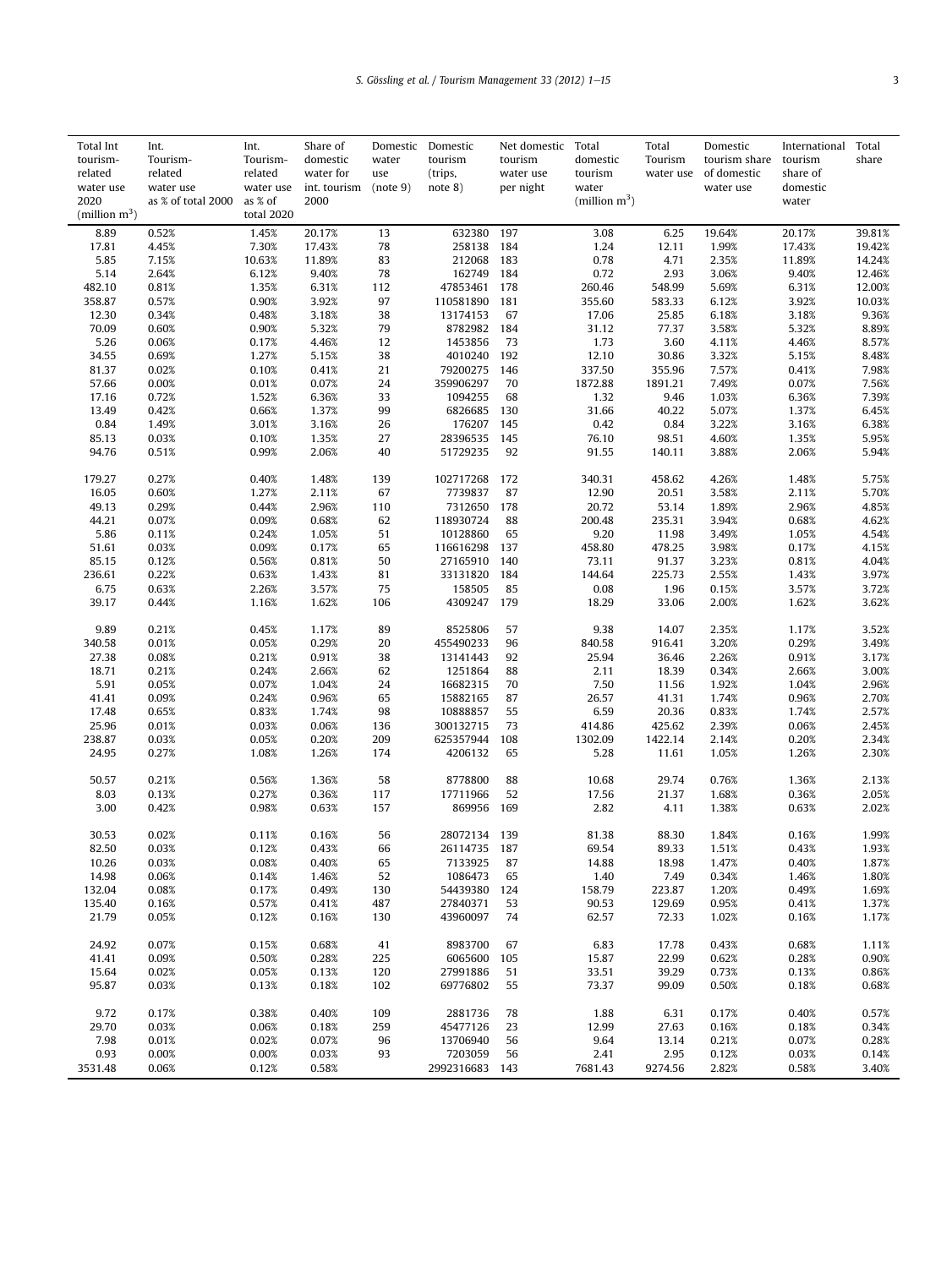[\(2010b\)](#page-13-0) reports that future water shortages are an increasing concern for the world's largest companies, with more than half of the firms responding to a survey expecting problems with water in the next five years, including disruption from drought or flooding, declining water quality, increases in water prices, and fines and litigation relating to pollution incidents.

Tourism is both dependent on fresh water resources and an important factor in fresh water use. Tourists need and consume water when washing or using the toilet, when participating in activities such as ski or golf tourism (snowmaking and irrigation), when using spas, wellness areas or swimming pools. Fresh water is also needed to maintain the gardens and landscaping of hotels and attractions, and is embodied in tourism infrastructure development, food and fuel production [\(Chapagain & Hoekstra, 2008; Gössling, 2001; Hoekstra &](#page-13-0) [Hung, 2002; Pigram,1995;Worldwatch Institute, 2004\)](#page-13-0). Recreational activities such as swimming, sailing, kayaking, canoeing, diving, or fishing are take place at lakes and rivers, which also form important elements of the landscapes visited by tourists [\(Gössling, 2006; Hall &](#page-13-0) [Härkönen, 2006; Prideaux & Cooper, 2009](#page-13-0)). Many forms of tourism are also indirectly dependent onwater, including, for instance, winter tourism (white winter landscapes), agritourism or wildlife tourism. Changes in the availability or quality of water resources can consequently have a concomitant detrimental impact on tourism, with many documented examples indicating the enormous costs associated with the ecological restoration of ecosystems such as the Everglades or Great Lakes in North America ([UNESCO, 2009\)](#page-14-0).

In light of this, the article examines tourism-related freshwater use and its significance for the sustainable use of freshwater resources. Tourism is typically overlooked as a salient sector in global scale discussions of water use and this paper examines whether this is justified by using a review of tourism-related water use studies to estimate fresh water consumption in tourism at the country level. The paper also provides a review of the wide range of fresh water uses in tourism, documented use conflicts, and discusses management issues related to water provision, abstraction, and efficient use of fresh water.

# 2. Water availability and use by country and sector

Fresh water availability is unevenly distributed between countries and within countries, where water scarce and water abundant watersheds can be only a hundred kilometres apart. For example, renewable per capita water resources range from 10 m<sup>3</sup> per year in Kuwait to more than  $1,500,000$  m<sup>3</sup> in the State of Alaska in the USA (in 2000; [Food and Agriculture Organization \(FAO\), 2010\)](#page-13-0). While many countries have vast water resources, desalination has become of major importance in some large industrialized countries such as the United States, Italy, Spain, as well as a range of island states. Some countries, particularly islands, have also started to import fresh water with tanker ships, including Bahamas, Antigua and Barbuda, Mallorca, the Greek Islands, South Korea, Japan, Taiwan, Nauru, Fiji and Tonga ([Black & King, 2009; UNESCO, 2009\)](#page-13-0).

The FAO distinguishes agricultural, domestic and industrial fresh water consumption. On global average, approximately 70 per cent of water use is for agriculture, 20 per cent for industrial and 10 per cent for domestic purposes, including households, municipalities, commercial establishments and public services ([UNESCO, 2009;](#page-14-0) see also [Bates et al., 2008](#page-13-0)). Considerable differences in these shares exist within countries and on an averaged per capita basis. For example, daily domestic water use varies between 12 L per capita in Bhutan (in 2000) and 1226 L (in 2005) per capita in Australia. On a global average, domestic water use is in the order of 160 L per capita per day ([Gössling, 2006](#page-13-0); based on [WRI, 2003\)](#page-14-0).

However, the impact of water use is dependent on abstraction rates in comparison to renewable water resources, and the share of consumptive uses. For instance, only about 10% of water used for snowmaking will sublimate or evaporate, while 90% will return to the regional water cycle [\(Smart & Fleming, 1985\)](#page-14-0). In cases where water can be re-used, as is often the case with grey water, changed water properties (temperature, toxic components) can be more relevant in sustainability terms than the amount of water actually consumed.

As shown in [Table 1,](#page-1-0) great differences exist between the most important tourism countries in terms of renewable water resources, desalination capacity, use of treated wastewater, and overall water use. For example, in countries such as Bahrain, Barbados, Israel, Malta, Saudi Arabia and the United Arab Emirates, water use exceeds renewable water resources by up to a factor 15. In many other countries, such as Poland, Republic of Korea, Ukraine, Mauritius, Germany, South Africa, Cyprus, Spain, India, Morocco, Bulgaria or Tunisia, a significant share of renewable water resources is used. In these, as well as other countries, considerable problems can be expected in the future, when water consumption is likely to grow. Furthermore, the values in[Table 1](#page-1-0) mask that in many countries water scarcity exists at the regional and local scale, but is not reflected in national water use statistics.

[Table 1](#page-1-0) also shows that international tourism generally accounts for less than 1 per cent of national water use. Barbados (2.6 per cent), Cyprus (4.8 per cent) and Malta (7.3 per cent) are exceptions, and indicate that islands with high tourist arrival numbers and limited water resources are more likely to face water conflicts. This becomes even more obvious when calculating the share of tourism-related water consumption in comparison to domestic water use, and when water consumption by domestic tourism is also considered. As shown in [Fig. 1,](#page-4-0) the proportion of water consumption by the tourism sector is typically below 5 per cent of domestic water use, but can be as high as 40 per cent (Mauritius). In the 54 countries included in this analysis, comprising the world's most important tourism countries (by arrivals) and a sample of highly tourismdependent islands (high percentage of GDP), the tourism sector was found to represent greater than 10 per cent of domestic water use in 19 of them. This finding suggests that national-scale discussions of water security should not overlook tourism as a sector.

By 2020, tourism's contribution to water use is likely to increase with i) increased tourist numbers, ii) higher hotel standards and iii) the increased water-intensity of tourism activities (cf. [UNWTO](#page-14-0)-[UNEP](#page-14-0)-[WMO, 2008,](#page-14-0) see also [Tables 2 and 5](#page-5-0) below). The [World Tourism Organization \(2003\)](#page-14-0) maintains projections of its Tourism 2020 Vision ([WTO, 2001](#page-14-0)) and forecasts over 1.56 billion international arrivals by the year 2020. To these figures, about 5 times the number of domestic tourism trips would have to be added, assuming the current (2005) ratio of international to domestic tourism (cf. [UNWTO](#page-14-0)-[UNEP](#page-14-0)-[UNWTO, 2008\)](#page-14-0). Higher average hotel standards, identified as a trend by [UNWTO](#page-14-0)-[UNEP](#page-14-0)-[WMO \(2008\),](#page-14-0) are likely to go along with increasing water use, because of spas, wellness areas, or swimming pools, but also greater indirect water demands for higher-order foods and an increase in average fossil fuel use per trip. Growth inwater-intense tourism activities, such as golf or skiing, will also lead to greater water consumption in the sector. For example, the US and EU countries added over 3000 new golf courses each between 1985 and 2010, with much of this development in areas with limited water resources (e.g., Arizona, Texas, Spain) ([Scott,](#page-14-0) [Hall, & Gössling, 2011](#page-14-0)). Future development of new courses is anticipated to be strongest in China, the Mid-East, South East Asia, South Africa and Eastern Europe; many of which are expected to face water shortages in the decades ahead ([Arnell, 2004; Bates et al., 2008](#page-13-0)). Although the number of ski areas and skiable terrain has increased slowly over the past 25 years (with the exception of some emerging markets such as China), the proportion of skiable terrain covered by snowmaking has grown substantially [\(OECD, 2007; Scott, 2005\)](#page-14-0) and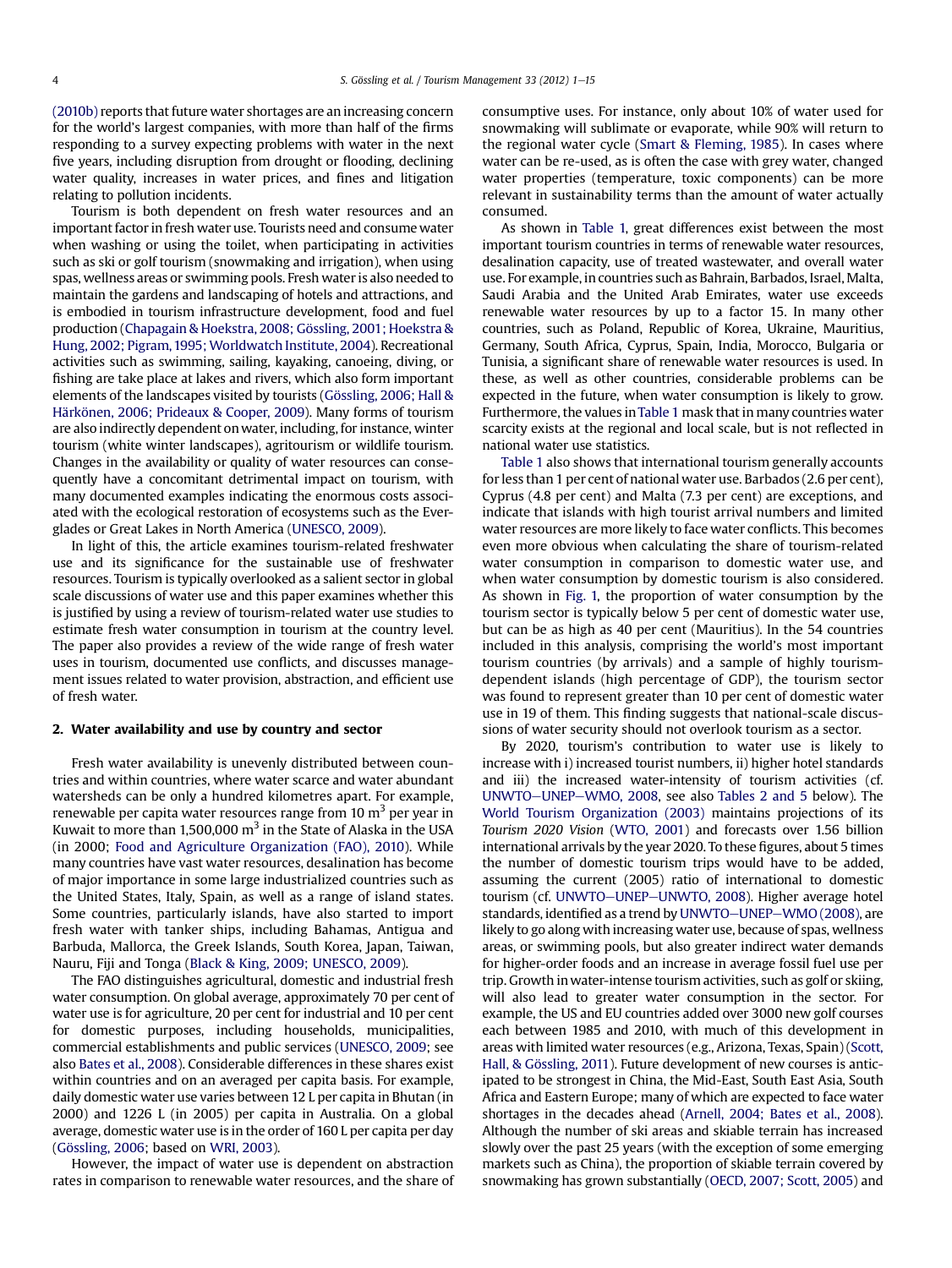<span id="page-4-0"></span>

Fig. 1. Share of domestic and international tourism in national domestic water use.

this trend is expected to continue as ski areas seek to reduce their vulnerability to recent climate variability.

These developments must also be considered against the background of observed and anticipated changes in hydrological cycles anticipated under climate change, including:

- 1. Observed changes in large-scale hydrological cycles over the past 50–100 years include, regional changes in precipitation patterns, changes in precipitation intensity and extremes, reduced snow cover and widespread melting of glacial ice, as well as changes in soil moisture and runoff.
- 2. Climate models project annual increases in precipitation in the high latitudes and parts of the tropics, and decreases in subtropical and lower mid-latitude regions.
- 3. Climate models also project an increase in annual average river runoff and water availability in high latitudes and some wet tropical areas, and decreases over dry regions at mid-latitudes and in the dry tropics.
- 4. Increased precipitation intensity and variability are also projected, resulting in greater likelihood of flooding and drought in many areas.
- 5. Higher water temperatures and changes in extremes, including floods and droughts, will affect water quality and exacerbate many forms of water pollution.
- 6. Changes in water quantity and quality would also affect food availability, stability, access and utilization.
- 7. The operation of existing water infrastructure, including hydropower, structural flood defences, drainage and irrigation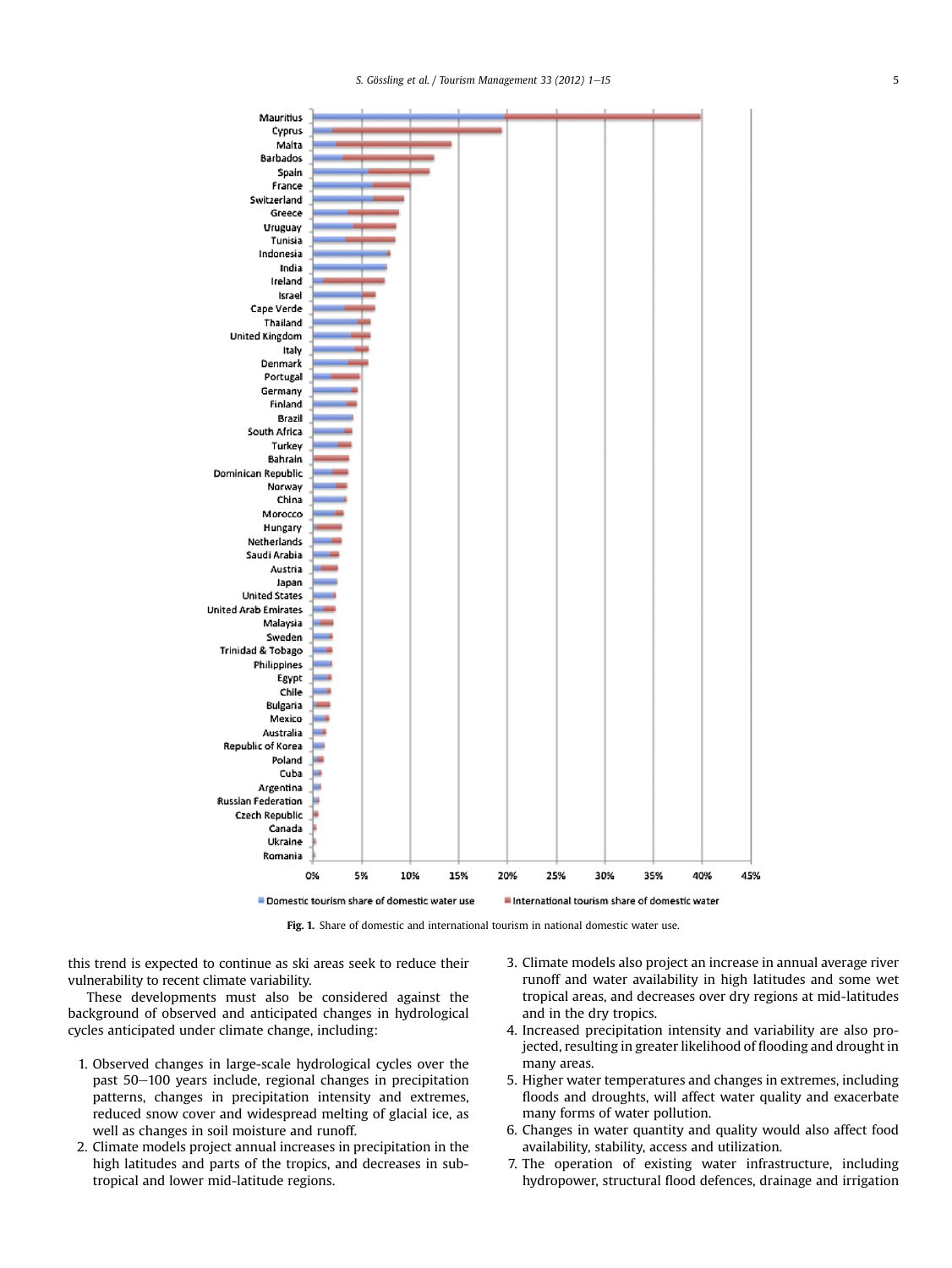<span id="page-5-0"></span>Table 2

Water use per tourist per day, various tourism contexts.

| Country/region           | Accommodation type          | Water use per tourist<br>per day | References                                                       |
|--------------------------|-----------------------------|----------------------------------|------------------------------------------------------------------|
| Mediterranean            | Mostly hotels               | 250L                             | Grenon and Batisse (1991), quoted in GFANC (1997)                |
| Mediterranean            | Campsites                   | 145 L                            | Scherb (1975), quoted in GFANC (1997)                            |
| Mediterranean            | All accommodation           | 440-880L                         | <b>WWF (2004)</b>                                                |
| Benidorm, Spain          | Campsites                   | 84L                              | Rico-Amoros, Olcina-Cantos, and Sauri (2009)                     |
| Benidorm, Spain          | 1 star hotel                | 174L                             | Rico-Amoros (2009)                                               |
| Benidorm, Spain          | 2 star hotel                | 194L                             | Rico-Amoros (2009)                                               |
| Benidorm, Spain          | 3 star hotel                | 287L                             | Rico-Amoros (2009)                                               |
| Benidorm, Spain          | 4 star hotel                | 361L                             | Rico-Amoros (2009)                                               |
| Tunisia                  | Hotels                      | 466 L                            | Eurostat (2009)                                                  |
| Morocco                  | Apartment                   | 180L                             | Eurostat (2009)                                                  |
| Morocco                  | 3 star hotel, or villa      | 300L                             | Eurostat (2009)                                                  |
| Morocco                  | 4 star hotel                | 400L                             | Eurostat (2009)                                                  |
| Morocco                  | 5 star hotel                | 500L                             | Eurostat (2009)                                                  |
| Morocco                  | Luxury 5 star hotel         | 600L                             | Eurostat (2009)                                                  |
| Sarigerme, Turkey        | 4 star hotel                | 400 L->1000 L                    | Antakyali et al. (2008)                                          |
| Sharm El Sheikh, Egypt   | Hotels/resorts              | $\leq$ 500 L (per bed)           | Hafez & El Manharawy (2002)                                      |
| Sharm El Sheikh, Egypt   | 5 star hotels               | 1410-2190 L (per room)           | Lamei et al. (2006) in Lamei (2009)                              |
| Sharm El Sheikh, Egypt   | Hotels                      | 400L                             | Lamei, Tilmant, et al. (2009) and                                |
|                          |                             |                                  | Lamei, von Münch, et al. (2009)                                  |
| Zanzibar, Tanzania       | Guesthouses                 | 248 L                            | Gössling (2001)                                                  |
| Zanzibar, Tanzania       | Hotels                      | 931 L                            | Gössling (2001)                                                  |
| Zanzibar, Tanzania       | Hotels & guesthouses        | 685 L (weighted average)         | Gössling (2001)                                                  |
|                          |                             |                                  |                                                                  |
| Jamaica                  | Unclear                     | 527-1596 L (average 980 L)       | Meade and del Monaco (1999), quoted in                           |
|                          |                             |                                  | Bohdanowicz and Martinac (2007), and                             |
|                          |                             |                                  | Antakyali et al. (2008)                                          |
| Thailand                 |                             | 913-3423 L (per room)            | CUC and AIT (1998), quoted in Bohdanowicz<br>and Martinac (2007) |
| Philippines              | 4 star hotel                | 1802 L (per room)                | Alexander (2002)                                                 |
| Philippines              | Unclear                     | 1499 L (per room)                | Alexander and Kennedy (2002), quoted in                          |
|                          |                             |                                  | Bohdanowicz and Martinac (2007)                                  |
| Hong Kong                | Hotels                      | 336-3198 L (per room)            | Deng and Burnett (2002)                                          |
| Australia                | Hotels                      | 750 L (per room)                 | Australian Institute of Hotel Engineers (1993),                  |
|                          |                             |                                  | quoted in Bohdanowicz and Martinac 2007                          |
| Australia                | Large Hotels                | 300 L (per room)                 | The Natural Edge Project (2008)                                  |
| Melbourne, Australia     | Various                     | 227-435L                         | City West Water (2006)                                           |
|                          |                             |                                  |                                                                  |
| <b>USA</b>               | Unclear                     | 382-787 L (per room)             | Davies and Cahill (2000), quoted in Bohdanowicz                  |
|                          |                             |                                  | and Martinac (2007)                                              |
| Las Vegas, USA           | Hotels/resorts              | 303L                             | Cooley, Hutchins-Cabibi, Cohen, Gleick, and Heberger (2007)      |
| Seattle, USA             | $Hotels - various$          | 378-1514L (per room)             | O'Neill, Siegelbaum and The RICE Group (2002)                    |
| Germany                  | Unclear                     | 90-900 L (average 340 L)         | Despretz (2001), quoted in Bohdanowicz & Martinac 2007           |
|                          |                             |                                  | and Antakyali et al. (2008)                                      |
| Germany                  | Unclear                     | 275L                             | Nattrass and Altomare (1999), quoted in                          |
|                          |                             |                                  | Bohdanovicz and Martinac (2007)                                  |
| Scandinavia              | Hilton chain                | 516L                             | Bohdanovicz and Martinac (2007)                                  |
| Scandinavia              | Scandic chain               | 216L                             | Bohdanovicz and Martinac (2007)                                  |
| Coastal Normandy, France | Second home                 | 102L                             | Langumier and Ricou (1995)                                       |
| Coastal Normandy, France | Campsite                    | 92 L                             | Langumier and Ricou (1995)                                       |
| Coastal Normandy, France | Hotel-restaurant            | 259 L                            | Langumier and Ricou (1995)                                       |
| Coastal Normandy, France | Hotel                       | 175                              | Langumier and Ricou (1995)                                       |
| Coastal Normandy, France | Other tourist accommodation | 115L                             | Langumier and Ricou (1995)                                       |
| Coastal Normandy, France | Main home                   | 114L                             | Langumier and Ricou (1995)                                       |

systems, and water supply and treatments systems will be affected by these ongoing and future climate-induced hydrological changes. [\(Bates et al., 2008\)](#page-13-0)

Examination of the countries where tourism represents a more substantive sectoral user of water, i.e. the 19 countries in [Table 1](#page-1-0) where tourism represents >5% of total use, revealed that 12 of 19 are projected to have lower annual precipitation and lower annual runoff under climate change (a 15 model ensemble mean for the SRES A1B scenario for the  $2080s - \text{IPCC}, 2007$ ). When increased evaporation is also considered, 15 of 19 countries are projected to have reduced annual soil moisture. While further analysis is needed to examine whether the seasonal timing of increased precipitation in 7

of the 19 countries coincides with peak tourism arrivals and could therefore potentially contribute to alleviating tourism-induced water use pressure, in the majority of countries where tourism is a more significant sectoral water user, climate change is projected to exacerbate current water demand and scarcity problems. Sub-national scale analysis reveals additional climate change-induced water challenges emerge for some prominent and emerging tourism destinations, including in the southwestern USA, southern Australia, central-coastal Brazil, the Middle East, and central and southern China.

Throughout many of the regions where reduced runoff and soil moisture are projected, drought frequency and intensity are also projected, which will further test water supply systems in extreme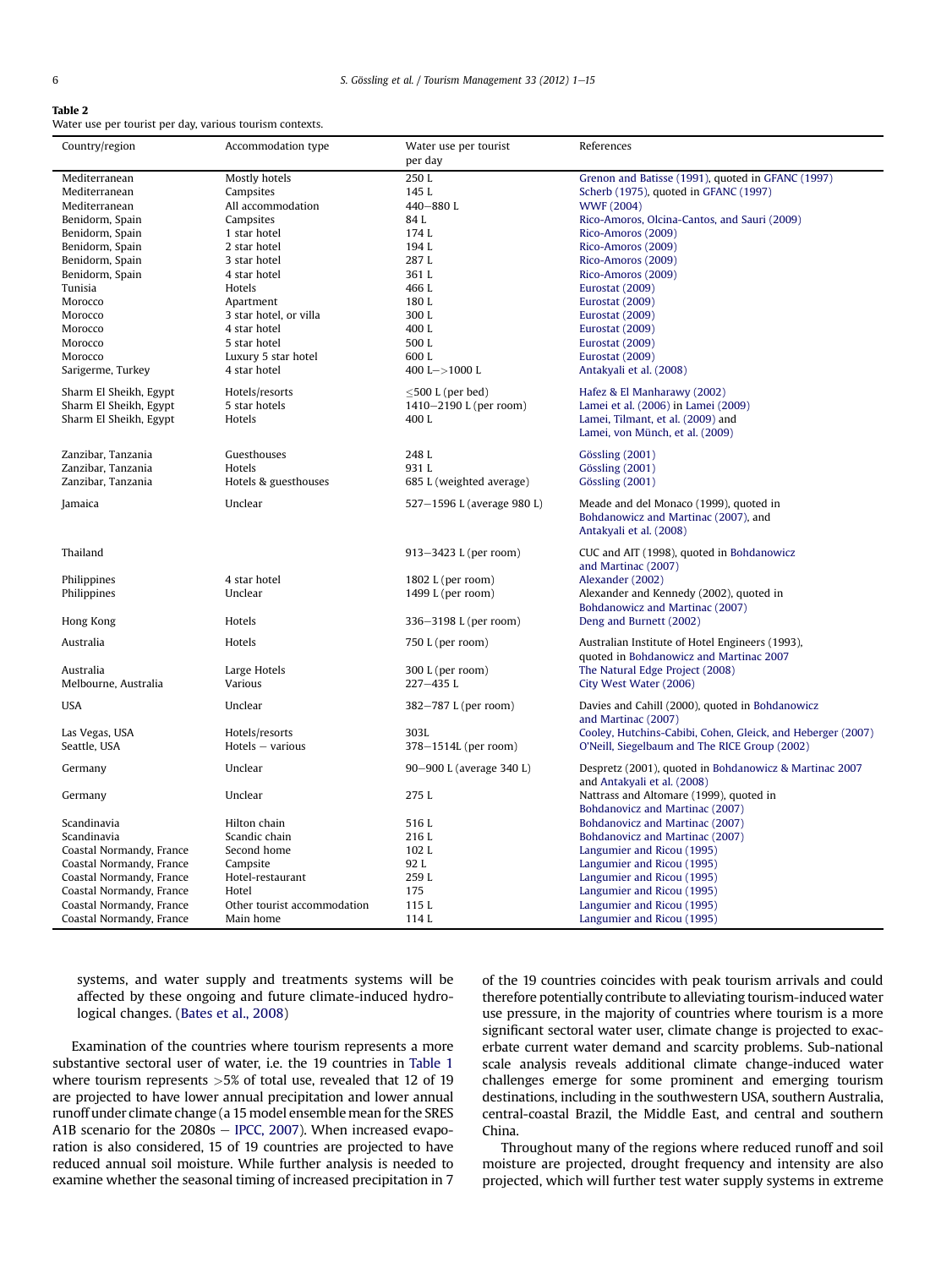years. For example, in large parts of the European Mediterranean, the current 1 in 100 year drought is projected to occur once a decade in the latter part of the 21st century ([IPCC, 2007\)](#page-13-0). Furthermore, [Black and King \(2009\)](#page-13-0) identify a range of important tourism countries that will be chronically short of water by 2050, including Tunisia, Malta, Morocco, South Africa, Cyprus, Maldives, Singapore, Antigua and Barbuda, St. Kitts and Nevis, Dominica, and Barbados.

Overall, these figures illustrate that even though water use in the tourism sector is typically less than 1 per cent of national water use, the situation may be different on the regional level, particularly where water may already be scarce and the number of tourists is substantial. In the future, tourism in many regions will face considerably greater problems with regard to water availability and quality due to increasing water use and climate change. As these changes are likely to affect individual tourism businesses in water scarce regions in particular, the following section will review water uses in tourism to establish the major categories of water use (and where water management initiatives might best be focused) and provide a better understanding of the water footprints of various types of holidays.

# 3. Water use by tourists

In comparison to other economic sectors, such as agriculture, there are no specific regional or national water use statistics for tourism, and tourism-related water use is still under investigated. The following sections discuss the range of estimates for direct (Accommodation, Activities) and indirect water use (fossil fuel use for transports, food, infrastructure) available in the literature.

# 3.1. Accommodation

The literature suggests water consumption rates in a range between 84 and 2000 L per tourist per day, or up to 3423 L per bedroom per day [\(Table 2](#page-5-0)). A considerable share of these volumes can be staff related, with for instance [Lamei, Tilmant, van der Zaag,](#page-13-0) [and Imam \(2009\)](#page-13-0) and [Lamei, von Münch, van der Zaag, and Imam](#page-14-0) [\(2009\)](#page-14-0) reporting use values of 250 L per day per person in staff housing and 30 L per day for each staff during working hours. Overall, there is a tendency for higher-standard accommodation to consume significantly higher water volumes, with [Bohdanowicz](#page-13-0) [and Martinac \(2007\)](#page-13-0) finding highest water use rates in hotels with spas and large or multiple swimming pools (see also[Table 5](#page-11-0)).Waterintensive facilities typically have landscaped grounds, requiring irrigation. Higher laundry volumes per guest per day are a result of sport and health centres, as well as affected by textile quality and/or weight of laundry items, including very large towels for spa facilities or beach use. On global average, it has been suggested that an international tourist consumes 222 L per day [\(Gössling, 2005\)](#page-13-0), but evidence from the newer studies summarized in [Table 2](#page-5-0) suggests this estimate should be considered conservative.

With regard to water use categories and shares, various factors are found to influence water use, including the geographical location of accommodation establishments (climate zone, urban-rural) as well as the hotel structure (high-rise, resort style) and comfort standard (e.g. campsite,  $1-5$ -star hotel). According to one study of hotels in a tropical environment (Zanzibar, Tanzania  $-$  [Gössling,](#page-13-0) [2001\)](#page-13-0), most water in hotels was used for continuous irrigation of gardens (50 per cent, or a weighted average of 465 L per tourist per day), a result of the poor storage capacity of the soils, high evaporation, and plant species not adapted to arid conditions. In contrast, in guesthouses, the second dominant accommodation category, irrigation accounted for only 15 per cent of the total water use (37 L per tourist per day). The major proportion of water in guesthouses was spent for direct uses including taking showers, flushing the toilet, and the use of tap water (55 per cent, 136 L per tourist per day), with a corresponding consumption of 20 per cent or 186 L per tourist per day in hotels. The higher demand of hotel guests was found to be a result of additional showers taken after swimming, and more luxurious bathroom facilities. Swimming pools represented another important factor of water use, accounting for about 15 per cent of the water demand of hotels (140 L per tourist per day). Indirectly, swimming pools added to laundry, for example when additional towels were handed out to guests. Guesthouses in the study area did not have swimming pools, which can partially explain lower water use rates. Laundry accounts for about 10 per cent (25 L per tourist per day) of the water used in guesthouses and 5 per cent (47 L per tourist per day) in hotels. Cleaning adds 5 per cent to the water demand in both guesthouses (12 L per tourist per day) and hotels (47 L per tourist per day). Finally, restaurants in guesthouses account for 15 per cent of the water used in guesthouses (37 L per tourist per day) and for 5 per cent (47 L per tourist per day) in hotels ([Gössling, 2001](#page-13-0)).

Considerably different results were presented by [Smith,](#page-14-0) [Hargroves, Desha, and Stasinopoulos \(2009\)](#page-14-0) for hotels in Australia, where major areas of water usage included guest rooms (42%), followed by kitchens (16%), laundry (15%), public toilets (12%), cooling towers (10%), irrigation (3%) and swimming pools (2%; no absolute water use figures presented). Yet another study of two hotels in Seattle, USA identified kitchens and public areas as the major factor inwater use, followed by guest showers, guest toilets, laundry, leaks, cooling towers, guest floor ice and guest sinks (O'[Neill, Siegelbaum,](#page-14-0) [& the RICE Group, 2002\)](#page-14-0). Finally, a study of water use in the Iberotel Sarigeme Park hotel in Turkey found that kitchen and laundry together constituted the largest water use (30 per cent), followed by swimming pools  $(20-25$  per cent), and guest rooms  $(12$  per cent) ([Antakyali, Krampe, & Steinmetz, 2008](#page-13-0)).

[Deng and Burnett \(2002\)](#page-13-0) undertook a study of water use in hotels in Hong Kong, assessing water use performance by using a Water Use Index (WUI,  $m^3/m^2$ ), which is defined as the total annual water consumption divided by the total floor area of a hotel. The study found:

- The WUIs varied significantly from one hotel to another, the maximum 7.7 m<sup>3</sup>/m<sup>2</sup> and the minimum 2.1 m<sup>3</sup>/m<sup>2</sup>, with the average being 4.5  $m^3/m^2$ . This reflects the diversified water use situations in Hong Kong hotels.
- The averaged WUI for the ten hotels with an in-house laundry was significantly higher (5.1  $\text{m}^3/\text{m}^2$ ) than that for the other seven hotels  $(3.6 \text{ m}^3/\text{m}^2)$ .
- The average WUI for five-star hotels was 5.1  $\text{m}^3/\text{m}^2$ , and those for four-star and three-star hotels were 4.1 and 3.3  $\mathrm{m}^3/\mathrm{m}^2$ , respectively. This again confirms that higher-class hotels consume more water than lower-class hotels.

# 3.2. Activities

Various tourist activities add to water use, with prominent examples being golf and skiing where snowmaking is utilized. The consumption of water by golf courses varies considerably, depending on soils, climate and golf course size [\(Baillon & Ceron,](#page-13-0) [1991; Ceron & Kovacs, 1993; Throssell, Lyman, Johnson, Stacey, &](#page-13-0) [Brown, 2009\)](#page-13-0). For instance, a standard golf course may have an annual consumption of 80,000  $m^3$ –100,000  $m^3$  in the North of France and 150,000  $m^3-$ 200,000  $m^3$  in Southern France. Much higher values can be found in dry and warm climates. For instance, [Van der Meulen and Salman \(1996\)](#page-14-0) report that an 18-hole golf course in a Mediterranean sand dune system is sprinkled with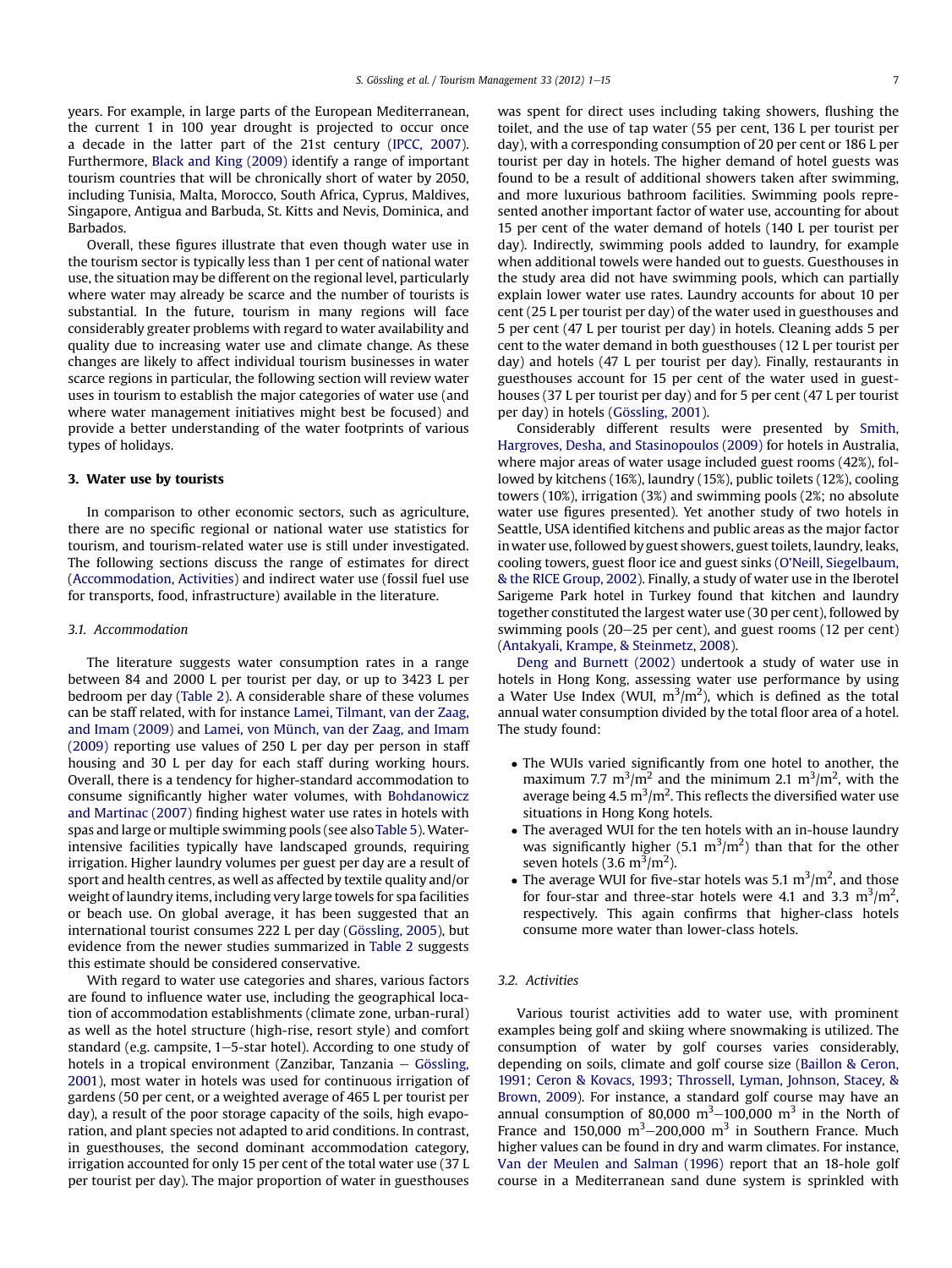0.5 $-1$  million m<sup>3</sup> of fresh water per year. In a large-scale study of golf courses in the USA, [Throssell et al. \(2009\)](#page-14-0) found annual water use varied from an average of 52,000  $m<sup>3</sup>$  in the Northeast to 566,000  $m<sup>3</sup>$  in the desert states of the Southwest. Likewise, snowmaking can be highly water intense. In France, for instance, snowmaking accounted for 19 million  $m<sup>3</sup>$  of water use in 2007, of which about 70 per cent is runoff ([Badré, Prime, & Ribière, 2009\)](#page-13-0). Snowmaking in the US in 2004/05 was estimated to use approximately 60 million  $m<sup>3</sup>$  [\(Scott et al., 2011](#page-14-0)), but could be substantially higher as the assumptions used in the analysis were conservative.

Convention, event and attractions infrastructure can add to water demand (e.g. [Meyer & Chaffee, 1997; Sebake & Gibberd,](#page-14-0) [2008; Zaizen, Urakawa, Mutsumoto, & Takai, 2000\)](#page-14-0). For example, a study of the Millennium Dome in London indicated that in 2000, each of the six million visitors used about 22 L of water, 48 per cent of this for toilet flushing, 32 per cent for cleaning and canteen use, 13 per cent for hand washing, and 7 per cent for urinal flushing ([Hills, Briks, & McKenzie, 2002](#page-13-0)).

# 3.3. Infrastructure

Although there is insufficient research of water within the lifecycle of tourism infrastructure, [Roselló-Batie, Molá, Cladera, and](#page-14-0) [Martinez \(2010\)](#page-14-0) report that the use and construction of buildings are responsible for 17 per cent of water consumption worldwide. In a life cycle analysis of three hotels in the Balearic Islands they found that water accounted for about 5 per cent of the total mass of the construction materials. According to [Low \(2005\),](#page-14-0) concrete is the second most consumed material in the world after water, with [Van](#page-14-0) [Oss and Padovani \(2003\)](#page-14-0) estimating that the annual worldwide water consumption for cement hydration is approximately one billion  $m<sup>3</sup>$  of water. Tourism's contribution to this is likely to be substantial given that the major end uses of concrete are residential buildings (31 per cent), highways and roads (26 per cent) and industrial and commercial buildings (18 per cent) with increasing second home ownership being a significant driver of increased demand in building materials ([Low, 2005\)](#page-14-0).

# 3.4. Fuel use

As outlined by [UNESCO \(2009\)](#page-14-0) energy and water use are interlinked, as water is needed for energy production (e.g. thermoelectric cooling, hydropower, minerals extraction and mining, fuel production, emission controls). Energy is also used for water production (pumping, transport, treatment, desalination). In particular fuel production is water-intense, with the [Worldwatch](#page-14-0) [Institute \(2004\)](#page-14-0) reporting that it takes 18 L of water to produce 1 L of gasoline. As air travel entails an average energy consumption of 4.1 L of fuel per passenger for every 100 km of flight distance ([UNWTO](#page-14-0)-[UNEP](#page-14-0)-[WMO 2008\)](#page-14-0), the average international air-based tourist trip over 7600 km (return distance) would consequently lead to embodied, "virtual" water use of 5600 L. This would be equivalent of the direct water use associated with a stay in a higherstandard resort hotel over a 14-day period (at 400 L per tourist per day).

Biofuels, currently seen by industry as having the greatest potential for providing sustainable fuels, in particular for air transport (e.g. [IATA, 2009](#page-13-0)), will also increase water use. For instance, [UNESCO \(2009: 11\)](#page-14-0) reports that 44  $km<sup>3</sup>$  or 2 per cent of all irrigation water are already allocated to biofuel production, with the realization of all current national biofuel policies and plans requiring an additional 180  $km^3$  of irrigation water. Water use for the production of bioethanol from sugarcane, corn, sugar beet, wheat and sorghum tripled between 2000 and 2007, and production of biodiesel from oil- and tree-seeds such as rapeseed, sunflower, soybean, palm oil, coconut and jatropha even increased 11-fold between 2000 and 2007. The production of 1 L of liquid biofuels currently takes on global average 2500 L of water. Most of these biofuels are consumed in the European Union, the United States and Brazil, now including 23 per cent of maize production in the US (ethanol production) or 47 per cent of vegetable oil produced in the EU (biodiesel) - and necessitating higher imports of vegetable oil to meet domestic consumption needs. Yet, biodiesel accounts for only 3 per cent of fuel use in the European Union so far ([UNESCO, 2009\)](#page-14-0).

#### 3.5. Food

Considerable amounts of water are also embodied in food consumption. [UNESCO \(2009\)](#page-14-0) reports, for instance, that depending on local climate, cop varieties and agricultural practices, it takes 400-2000 L of water to produce 1 kg of wheat or 1000 to 20,000 L of water to produce one kg of meat, depending on animal, feed and management. Based on these figures, it is estimated that daily water requirements to support human diets range from 2000 to 5000 L of water per person per day, with an estimate of 1 L of water for 1 kcal of food. Of importance in the context of tourism is the fact that tourists may consume a greater share of higher-order, proteinrich foods with greater water footprints, while also requiring additional energy for transport by air over large distances, for instance in the case of small islands ([Gössling Garrod, Aall, Hille, &](#page-13-0) [Peeters, 2011\)](#page-13-0). In conclusion, a 14-day holiday may involve water use for food exceeding 70  $\mathrm{m}^3$  of water.

Overall, water use in tourism can be considerable, and higher than currently assumed in the literature. As shown in Table 3, indirect water use is likely to be more relevant than direct uses, within particular food consumption and fuel use constituting  $im$  important consumption categories  $-$  also because a higher share of this water use appears to be consumptive, i.e. lost to regional water cycles and unavailable for re-use, for instance as grey water. Moreover, Table 3 reveals that overall water use embodied in a holiday will vary considerably, depending in particular on hotel standard, distance to the destination, as well as the type and amount of food consumed. These results would indicate that water management in tourism should look beyond direct water use, and have a close look at "sustainable" solutions currently seen as promising, such as the greater use of biofuels in global transports.

# 4. Further aspects of tourism and water consumption

The following sections examine in more detail three important aspects of the sustainability of global tourism-related water use, including i) spatial and temporal aspects of water use, ii) changes in water quality, and iii) competing water uses.

The world's major tourism flows occur between six regions, North America, the Caribbean, Northern and Southern Europe, North East Asia and South East Asia [\(WTO, 2003\)](#page-14-0). Of the 715 million international tourist arrivals in 2002, 58 per cent took place within

| Table 3                                                     |  |
|-------------------------------------------------------------|--|
| Water use categories and estimated use per tourist per day. |  |

| Water use category $-$ direct | L per tourist per day        |
|-------------------------------|------------------------------|
| Accommodation                 | $84 - 2000$                  |
| Activities                    | $10 - 30$                    |
| Water use category - indirect | L per tourist per day        |
| Infrastructure                | n.a.                         |
| <b>Fossil</b> fuels           | 750 (per 1000 km by air/car) |
| <b>Biofuels</b>               | $2500$ (per 1 L)             |
| Food                          | 2000-5000                    |
| Total per tourist per day     | Estimated range: 2000-7500   |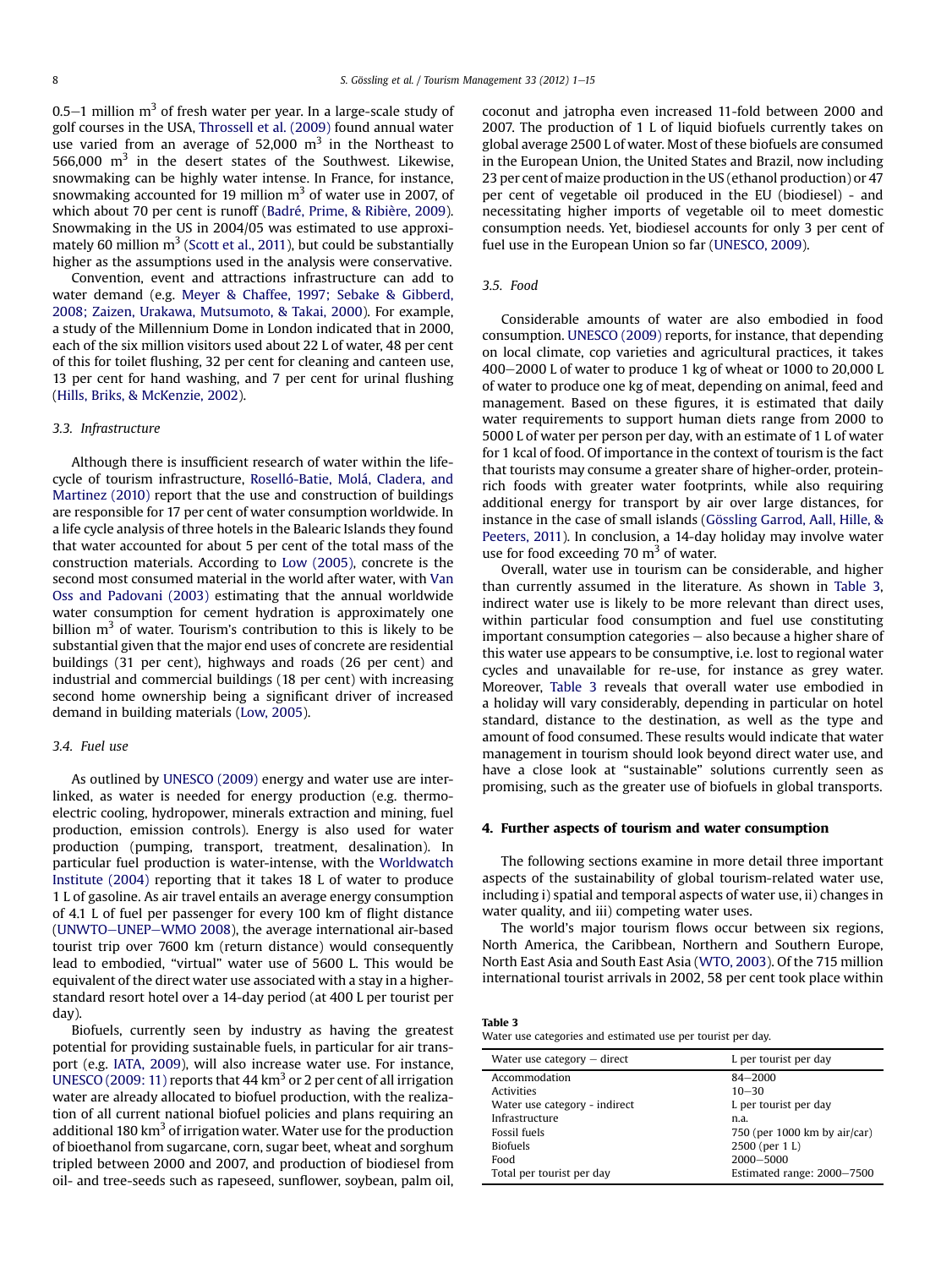Europe, 16 per cent in North and South East Asia and 12 per cent in North America. Together they represent 86 per cent of all international tourist arrivals. Within sub-regions, about 87 per cent of all international arrivals in Europe are from Europe itself (some 350 million arrivals), while 71 per cent of international arrivals are regionally in the Americas (92 million), and 77 per cent in the Asia Pacific region (88 million). Six major tourist flows characterize international travel: Northern Europe to the Mediterranean (116 million), North America to Europe (23 million), Europe to North America (15 million), North East Asia to South East Asia (10 million), North East Asia to North America (8 million) and North America to the Caribbean (8 million).

Because tourists use more water when on holiday, here estimated at an average of 300 L per day (direct water use), than at home (160 L per day), tourism increases global water use; an argument also supported by [Eurostat \(2009: 16\)](#page-13-0):

Water consumption by hotels is far higher than household consumption, due largely to the collective consumption of water in hotels (watering of gardens that must be kept attractive, daily cleaning of rooms, filling of swimming pools, kitchen and above all, doing the laundry). Furthermore, holidaymakers have a 'pleasure' approach to the shower or bath and generally use more water than they would normally.

Furthermore, each tourist travelling to another region increases water use in the destination, while there is possibly a concomitant reduction of water use at home ([Gössling, 2005\)](#page-13-0). Fig. 2 indicates that tourism causes water use shifts from water-rich to water-poor areas at large continental scales (shifts from Northern to Southern Europe, shifts from Europe and North America to the Caribbean), but possibly also at regional scales (e.g. shifts to coastal zones, cf. [Eurostat, 2009](#page-13-0)). Given the limited understanding of water use in various regions, as well as actual reductions at home, the actual geographic changes in water use because of tourism remain somewhat uncertain.

Exacerbating these findings is that tourists may often arrive during the dry season, when rainfall drops to a minimum and water availability is restricted (e.g. [Eurostat, 2009; Gössling, 2001; WWF,](#page-13-0) [2004\)](#page-13-0). For instance, in the French Départment of Charente-Maritime, water use is reported to be 126 per cent higher on the coast and 260 per cent higher in the islands of Ré and Oléron in July/August than on annual average ([IFEN, 2000\)](#page-13-0). Strong seasonality in combination with arrival peaks during dry season might thus put considerable strain on available water resources, particularly in generally dry regions. This interrelationship is shown in [Fig. 3](#page-9-0) for Zanzibar, Tanzania where tourist arrivals are highest when rainfall drops to a minimum. This is the period when most water is needed by the tourist industry and recharge of the aquifers through rain is lowest. Similar relationships between water scarcity and tourist arrival peaks have been found in the Mediterranean ([Eurostat, 2009\)](#page-13-0).

While overall water use thus increases in the dry season, per capita water use is likely to decline, as there are water uses that have to be maintained irrespective of guest numbers (gardens, cleaning, pools). A distinction between fixed and variable water use, the latter referring to water use that is related to occupancy rates (taking showers, toilet use, laundry), thus appears to be meaningful. [Fig. 4](#page-9-0) exemplifies water consumption and occupation rate ratios of hotels in Tunisia, indicating that higher occupation rates reduce averaged water consumption rates per tourist per day. Similar relationships were also found by [Antakayali et al. \(2008\),](#page-13-0) who found considerably higher water use per guest occurred in low



Fig. 2. Tourism-related shifts in global water use. Source: Gössling (2005)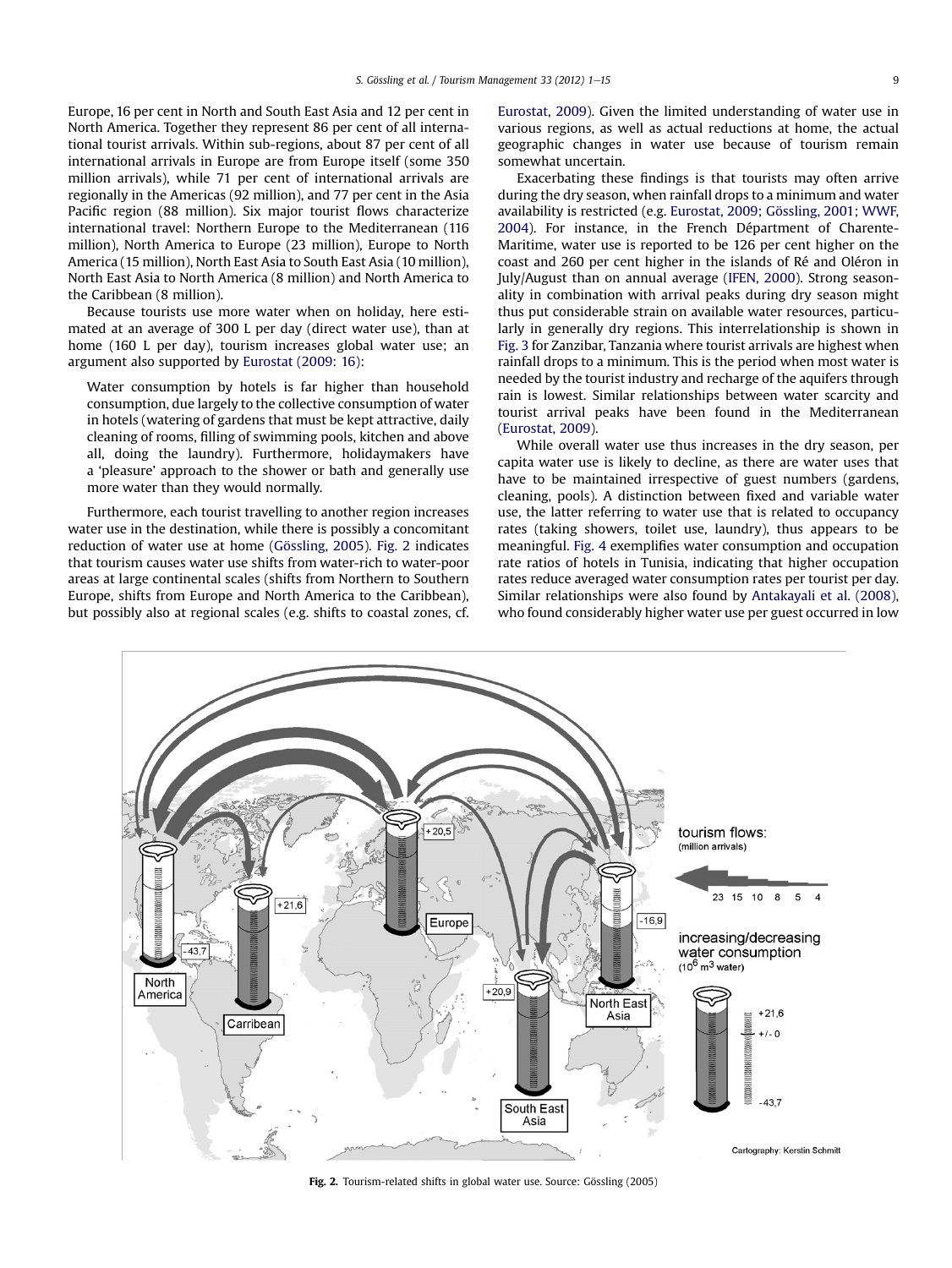<span id="page-9-0"></span>

Fig. 3. Water availability and tourist arrivals in Zanzibar, Tanzania. Source: Gössling (2001)

occupancy periods. In early summer months water use per guest exceeds 1000 L per guest per day, dropping to 400 L when occupancy rates are high.

Given these findings, a last concern is whether tourism-related water abstractions are sustainable, and whether these interfere with other uses or users. Where tourism-related fresh water demand is significant, the sector can add considerable pressure on available fresh water resources, particularly when these are concentrated in regions with few or no fossil water resources, low aquifer renewal rates, and few or no surface water sources, such as many coastal zones and islands (e.g. [Gössling, 2002b; Rodriguez](#page-13-0) [Diaz, Knox, & Weatherhead, 2007\)](#page-13-0). In such areas, tourism-related water consumption may also compete with local demands. For instance, weighted average water use in villages on the east coast of Zanzibar was found to be in the order of 48 L per capita per day, whereas weighted average water use in accommodation in this area was 685 L per tourist per day [\(Gössling, 2001](#page-13-0)). Similar figures indicating higher water use by tourists than residents have also been reported for Lanzarote, Spain, where tourist water consumption is four times that of residents [\(Medeazza, 2004](#page-14-0)). Second home tourism has also been recognised as placing pressure on water supplies and water quality, potentially leading to conflicts between permanent residents and temporary visitors ([Medina, 1990; Müller,](#page-14-0) [Hall, & Keen, 2004\)](#page-14-0). In a study of Mayne Island, British Columbia, [Thompson \(2008\)](#page-14-0) found that permanent residents perceived that seasonal second home residents were decreasing the availability and sustainability of water resources ([Langumier & Ricou, 1995\)](#page-14-0).

Competition for water also occurs between economic sectors, such as tourism and agriculture. In Spain, for instance, the value added to water by tourism can be 60 times higher than in the



Fig. 4. Water consumption and occupation rate of hotels in Tunisia. Source: Eurostat (2009).

agricultural sector ([Auernheimer & González, 2002;](#page-13-0) quoted in [Downward & Taylor, 2007\)](#page-13-0), putting tourism in a position to outcompete agriculture for water. Eurostat (2009: 9) reports that in the Mediterranean summer high season, use conflicts exist between agriculture, hydro-electricity production and household consumption, with tourist facilities sometimes being given priority in the supply of water.

Even more serious can be water use conflicts between countries. The combination of growing populations, demands of water for industry and tourism, and increasingly unpredictable water supply combined with pre-existing political and religious tensions makes the Middles East  $-$  Israel, Jordan, the Palestinian Authority, Egypt, and parts of Lebanon and Syria especially vulnerable to water security issues ([Hall, Timothy, & Duval, 2004; Lipchin, Pallant,](#page-13-0) [Saranga, & Amster, 2007](#page-13-0)):

The water question is crucial in Israel, where water resources are particularly scarce. The massive use of surface water pumped from the Sea of Galilee has considerable environmental and social impacts, such as drying up of the Jordan and the Dead Sea, and tensions with neighbouring Jordan, which also depends on this resource [\(Eurostat, 2009](#page-13-0): 21).

Even though not investigated in further detail in this article, a final aspect of relevance is tourism's influence on water quality. Tourism can contribute to improvements in water quality, for instance when sewage treatment systems are built that can also process so far untreated local wastewater, or when municipalities decide to build treatment systems to improve local water quality to meet tourist expectations of pristine environmental conditions. However, in most regions, tourism appears to contribute to declining water quality. One region where the lack of sewage treatment systems is well documented is the Mediterranean. [Scoullos \(2003\)](#page-14-0) reports that only 80 per cent of the effluent of residents and tourists in the Mediterranean is collected in sewage systems with the remainder being discharged directly or indirectly into the sea or to septic tanks. However, only half of the sewage networks are actually connected to wastewater treatment facilities with the rest being discharged into the sea. The United Nations Environment Programme Mediterranean Action Plan Priority Actions Programme [\(UNEP/MAP/PAP, 2001](#page-14-0)) estimated that 48 per cent of the largest coastal cities (over 100,000 inhabitants) have no sewage treatment systems, 10 per cent possess a primary treatment system, 38 per cent a secondary system and only four per cent a tertiary treatment system [\(Hall, 2006](#page-13-0)). Anecdotal evidence suggests that the direct discharge of wastewater from coastal towns and resorts into the sea is also practiced in many other countries outside the European Union, and in particular small island states [\(Hlavinek,](#page-13-0) [Winkler, Marsalek, & Mahrikova, 2011\)](#page-13-0). While this is not directly relevant to fresh water quality, tourism can thus contribute to a decline in the environmental assets it is dependent upon  $-$  lost opportunities to apply for a Blue Flag beach- or similar beach and seawater quality label could be an example of this.

The amounts of sewage and wastewater generated by tourism can be large, as tourism is usually concentrated in comparably small areas. For instance, [Chan \(2005\)](#page-13-0) reported that the Hong Kong hotel sector generated more than 12 million  $m<sup>3</sup>$  of sewage in 2003. Data provided by [Antakyali et al. \(2008\)](#page-13-0) for Turkey suggests that approximately 40 to 50 per cent of the supplied water was returned to the sewer system. Tourism wastewater contains nutrients, as well as chlorinated swimming pool water and chemicals used to dissolve fats and oils ([Kuss, Graefe, & Vaske, 1990;](#page-13-0) [Lazarova, Hills, &](#page-14-0) [Birks, 2003\)](#page-14-0). Its impact on ecosystems will depend on concentrations, ocean conditions, and currents, but nutrient discharges are particularly critical in the tropics, where coastal waters are typically oligotrophic (D'[Elia & Wiebe, 1990\)](#page-13-0). Positive changes in nutrient content trigger increased primary production and growth of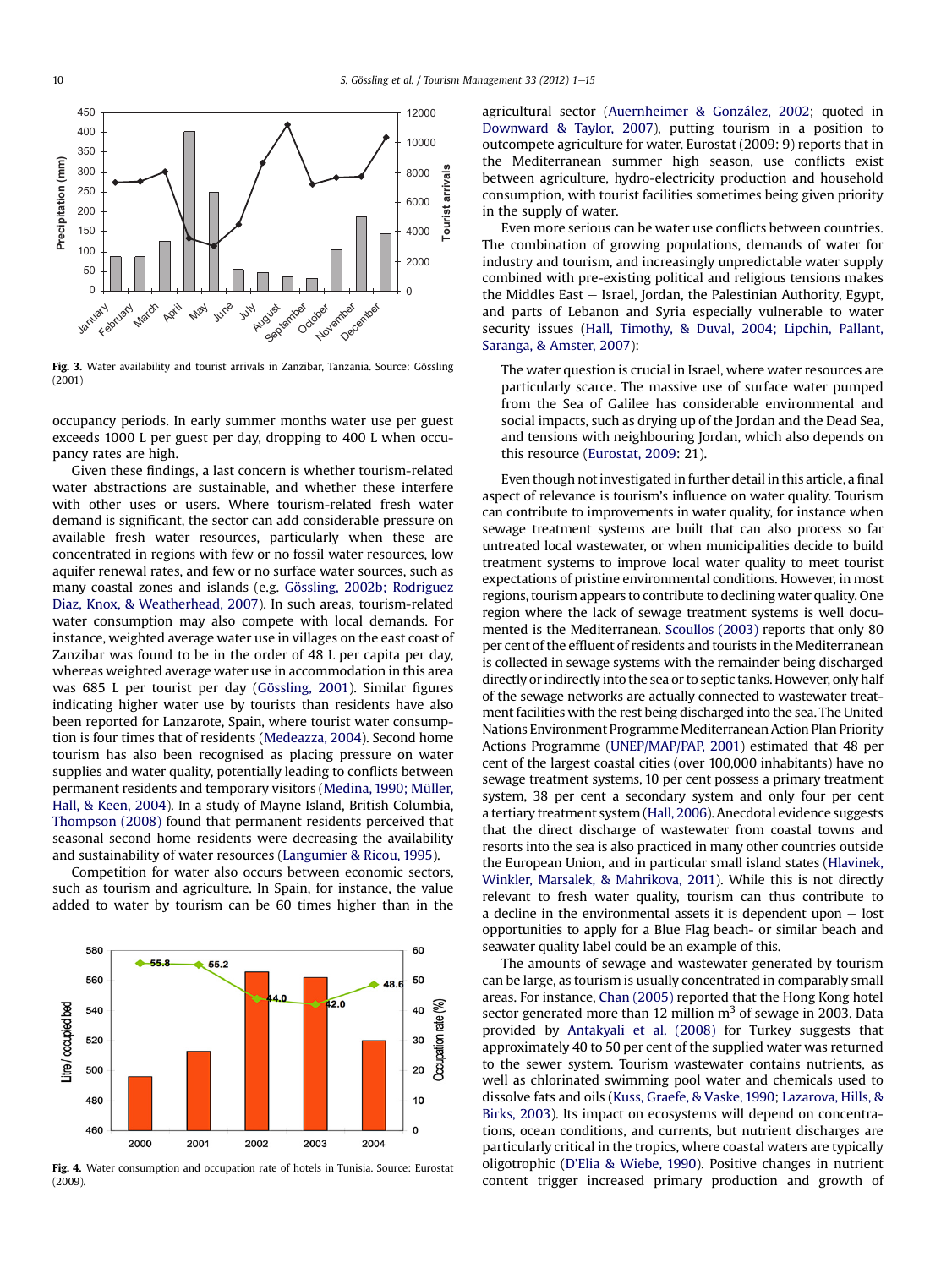macroalgae, with potentially negative consequences for ecosystems and tourism activities (e.g. [Englebert, McDermott, & Kleinheinz,](#page-13-0) [2008; Tomascik & Sander, 1986\)](#page-13-0).

In summarizing the above findings, tourism is only relevant in a few countries as a significant factor in national water use. The volumes abstracted by the sector are usually dwarfed by water use in agriculture and industry. However, the situation can be dramatically different when water demand is concentrated in time and space, and when trends in water consumption are considered. Further, water demand is likely to increase in the future due to climate change and its consequences for water availability, and increasing water use due to growth in tourist arrivals, higher average per tourist water consumption, and more water-intense activities. Tourism's contribution to water use should thus be assessed critically at the destination level, where it may often be a significant factor in water (over) use. Globally, indirect water use in tourism is likely to be more relevant than direct water use and deserves more attention in the future. Overall, results would call for water management measures to be implemented on a broad basis in tourism, particularly in dry regions. The role of climate change in exacerbating water scarcity in some regions may be considered in this context as well.

#### 5. Water management

Previous sections have shown that the impact of tourism on fresh water availability and quality is dependent on a wide range of factors, such as the relative abundance and quality of water in the respective tourism region, current and anticipated future water abstraction rates and the share of non-consumptive versus consumptive uses, the seasonal and spatial character of water abstraction, competing uses, and the treatment of sewage and wastewater. This means that local or regional water capacity assessments and water use audits are needed to understand and put in perspective the role of tourism as a potentially unsustainable agent in water use (for assessments see e.g. [Bohdanowicz & Martinac, 2007; O](#page-13-0)'Neill, Siegelbaum, & the RICE [Group 2002](#page-13-0); [Cooley et al., 2007\)](#page-13-0). Once such audits have detailed water consumption by use category, recommendations can be made, which businesses and local water agencies can implement within the framework of regional water use plans.

Currently, water use inventories are usually not available for destinations (regions or countries), even though they are an important precondition for water management [\(Eurostats, 2009\)](#page-13-0). In adding complexity, effects of climate change can be modelled for regions and integrated in water use scenarios to identify suitable strategies to deal with water stress in the future (for an example see [Kent, Newnham, & Essex, 2002](#page-13-0); [Essex, Kent, & Newnham, 2004\)](#page-13-0). Depending on outcomes, destination managers and tourism stakeholders can re-consider their business plans, including perspectives on (emerging) politics. For instance, in the European Union, water abstraction for golf courses will become increasingly regulated through national policy implementation of the European Water Framework Directive [\(European Union, 2000\)](#page-13-0). Generally, water management can be based on two strategies, i.e. demand side management (reducing water use), and supply side management (increasing water provisions) ([Bates et al., 2008](#page-13-0)).

# 5.1. Demand side management

All tourist facilities can save substantial amounts of water. For instance, [Cooley et al. \(2007\)](#page-13-0) estimate that hotels can reduce indoor water consumption by 30 per cent by installing water-efficient fixtures. There is even greater potential to reduce outdoor water demand. Somewhat lower estimates of efficiency gains are provided in O'[Neill, Siegelbaum and the RICE Group \(2002\),](#page-14-0) suggesting average reduction potentials of 10-20 per cent, though up to 45 per cent in individual hotels. A number of specific measures as discussed in the literature are presented in the following.

# 5.1.1. Gardens

Where irrigation is an important factor in water use, landscaping can considerably reduce irrigation needs. For instance, [Smith et al. \(2009\)](#page-14-0) suggest that minimising water consumption in landscaping can conserve 30–50 per cent of water. Measures include installation of water metres to monitor water use, selection of drought resistant plants and grasses, mulching of garden beds to reduce evaporation, installation of drip irrigation systems with electronic controllers and moisture sensors, and the use of rain or grey water for irrigation. In many locations use of indigenous plants for landscaping purposes along with appropriate garden designs may reduce the need to irrigate altogether [\(Carmody, 2007; Harris](#page-13-0) [& Varga, 1995; Thompson, 2008\)](#page-13-0).

#### 5.1.2. Pools

Pools can be responsible for considerable water consumption, and the most important measure is consequently to reduce their size and to avoid large pool-landscapes when designing hotels. Likewise, fountains, waterfalls or other features increasing evaporation should be avoided. Pool night covers can reduce evaporation in hot climates, while drainage barriers can collect overflows and direct them back to the pool ([Smith et al., 2009](#page-14-0)). For energy- and water conservation details regarding heating, ventilation and airconditioning (HVAC), cooling towers, laundry and other aspects of water use see e.g. [Gössling et al. \(2011\), O](#page-13-0)'Neill & Siegelbaum and [the RICE Group \(2002\), Smith et al. \(2009\),](#page-13-0) and [Cooley et al. \(2007\).](#page-13-0)

#### 5.1.3. Guest rooms

In tourism facilities and accommodation guest rooms, toilets, showerheads and faucet flow restrictors can be replaced with efficient ones. Given the proportion of water use related to toilet flushing, the use of dual flush, reduced flush and dry composting toilets can significantly reduce water usage [\(Carmody, 2007;](#page-13-0) [Kavanagh, 2002; Thompson, 2008](#page-13-0)). For instance, the most efficient toilets can use as little as 1 L for a "miniflush", compared to up to 12 L for older models. It is also possible to use recycled water to flush toilets and urinals [\(Hills et al., 2002; Lazarova et al., 2003\)](#page-13-0). Efficient and low flow showerheads can use less than 7 L per minute, compared to 13 L used by older ones. Faucet flow restrictors can reduce water consumption by half to 2.5 L per minute (e.g. O'[Neill, Siegelbaum, & the RICE Group, 2002](#page-14-0)). Usually, these changes will be highly economical [\(Table 4](#page-11-0)).

# 5.1.4. Kitchens

Kitchens use water for washing and preparing food, thawing food and cleaning dishes. Changing cooking practices, use of efficient dishwashers and pre-rinse spray valves with smaller nozzles to achieve higher water velocity, use of boiler less food steamers and efficient ice-makers, as well as flow control regulators at sinks and basins can significantly reduce water use while being highly economical [\(Smith et al., 2009\)](#page-14-0).

#### 5.1.5. Activities

Golf courses can engage in soil moisture measurements to control and optimize water use ([Rodriguez Diaz et al., 2007\)](#page-14-0), reduce irrigation in excess of what the turf needs; consider specific playing surface requirements ([Balogh & Walker, 1992](#page-13-0)); reduce playing surfaces, i.e. return to smaller greens and more narrow fairways, accept fairways and greens that "pitch" less; change turf species to less water demanding or salt tolerant ones ([Ceron & Kovacs, 1993\)](#page-13-0); use grey water or treated water for irrigation, and stop watering altogether when and where it is not indispensable [\(Ceron,1990; Hawtree,1983\)](#page-13-0).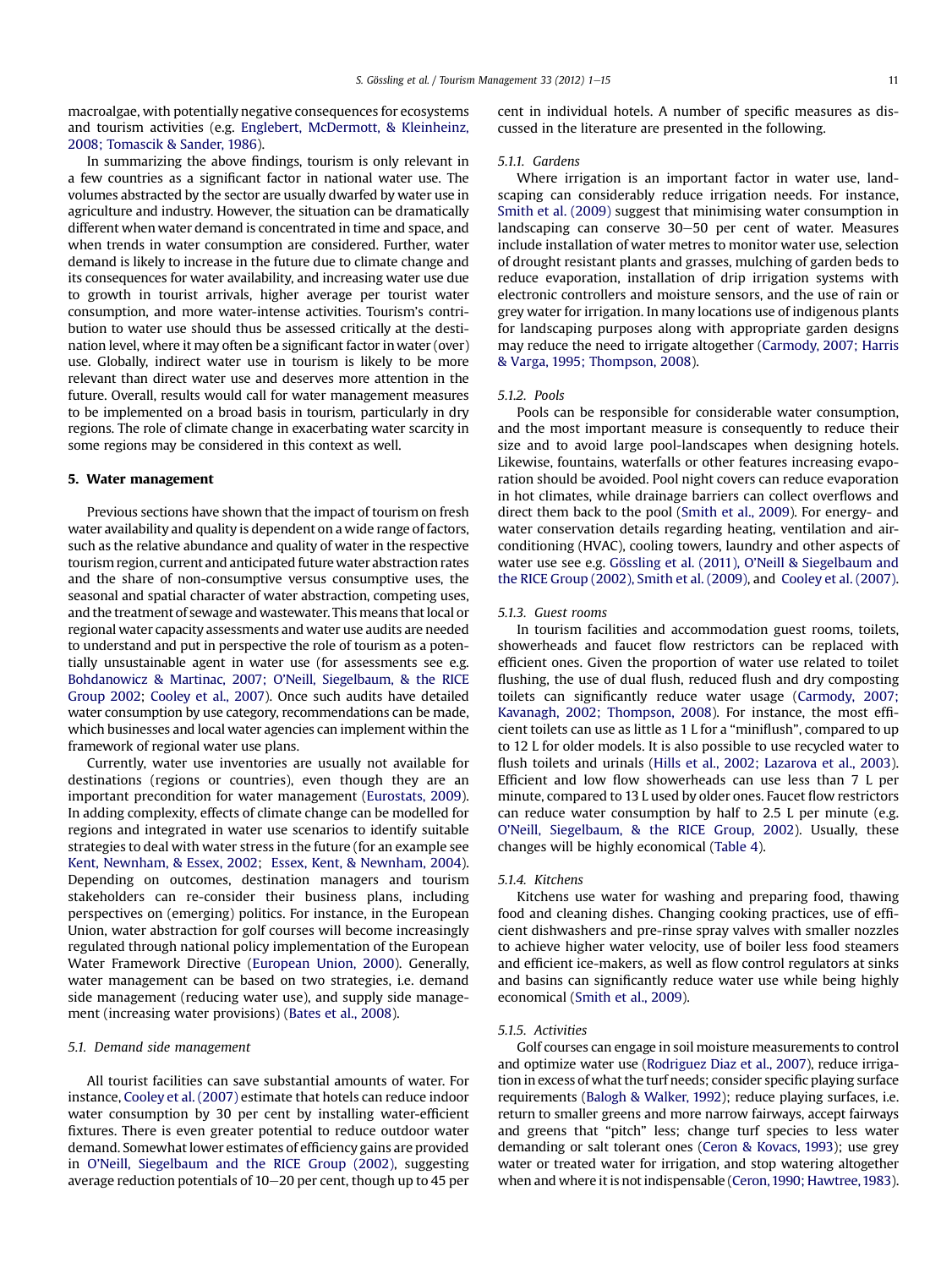<span id="page-11-0"></span>Table 4

| Component | <b>Best Practice</b>     | Existing<br>Usage | Saving per room |           | Supply & installation | Description                                    | Payback Period<br>(years) |  |
|-----------|--------------------------|-------------------|-----------------|-----------|-----------------------|------------------------------------------------|---------------------------|--|
|           |                          |                   | kL/year         | $$$ /year | Cost                  |                                                |                           |  |
| Showers   | $9$ L/min<br>(AAA Rated) | $15$ L/min        | 28              | \$100     | $$50 - $120$          | New showerhead, plus option<br>of flow control | $0.5 - 2$                 |  |
| Toilet    | 6/3 dual flush           | 11 L              | 17              | \$30      | \$400                 | New pan and cistern                            | $>$ ל                     |  |
| Basin     | $6$ L/min                | $12$ L/min        | 5.3             | 1\$5      | $$20 - $40$           | Flow control in spout or in taps               | $1.3 - 2.6$               |  |
| Cleaning  | $\overline{\phantom{a}}$ | -                 | 3.7             | \$10      |                       | Typical saving                                 | 0                         |  |
| Total:    |                          |                   | 54              | \$155     | $$470 - $560$         | -                                              | $0 - 2.6$                 |  |

Typical water-savings per guest room of a hotel in Australia.

Source: [Sydney Water \(2001\)](#page-14-0), quoted in [Smith et al. \(2009\)](#page-14-0)

Treated wastewater can also be used for watering parks and gardens as well as snowmaking ([Tonkovic & Jeffcoat, 2002](#page-14-0)).

#### 5.1.6. Management

Management can focus on educational programmes for staff, and informative signs on how to save water, addressing tourists. Measuring water consumption and establishing benchmarks (Table 5) can help to better understand consumption patterns. With regard to indirect water use, destinations can seek to reduce average travel distances and to increase the average length of stay, as well as to consider the choice of foods offered. Water-saving measures will also help to reduce sewage, for which treatment with closed organic matter flow cycles should be the standard ([Appasamy, 1993\)](#page-13-0). Greater use of recycled water for non-potable uses is also a way of reducing pressure on water supplies and is attracting increased interest from water management authorities and tourism businesses [\(Gikas & Tchobanoglous, 2009a, 2009b;](#page-13-0) [Hills et al., 2002; Lazarova et al., 2003\)](#page-13-0).

Overall, reducing water use will usually be economical. [Fortuny,](#page-13-0) [Soler, Cánovas, & Sánchez \(2008\)](#page-13-0) show, for instance, that many water-saving technologies such as flow limiters on taps and showers, or lavatory cisterns with reduced flush options have short payback times between 0.1 and 9.6 years, making them economically attractive (see alsoTable 4). However, as pointed out by [Prettenthaler](#page-14-0) [and Dalla-Via \(2007\),](#page-14-0) low water costs are a potential barrier to action, which have, for instance, been quantified at 0.6 per cent of turnover in Steiermark, Austria [\(Prettenthaler & Dalla-Via, 2007\)](#page-14-0) or 1.6 per cent of turnover in Morocco [\(Eurostat, 2009\)](#page-13-0). This needs to be considered in water politics, which may focus on steering consumption through increases in costs, and where considerable increases in water prices may be demanded to raise awareness and to engage stakeholders pro-actively in water-saving measures.

# 5.1.7. Supply side management

Various technical options are available to increase available water capacities. For instance, prospecting and extracting groundwater can supply additional water in situations where sufficient water resources are available while further attention can be given to using recycled water for non-potable urban uses such as toilet flushing ([Lazarova et al., 2003](#page-14-0)). In the case of small islands, this may also include water abstraction from further inland, and distribution to

# Table 5

Benchmarks for hotel managers of the ACCOR group.

| Consumption<br>$(m^3)$ | Per occupied<br>room | Per meal | Gardens<br>(per $m2$ ) |
|------------------------|----------------------|----------|------------------------|
| Formule 1              | 0.14                 | n.a.     | 0.3                    |
| Etap                   | 0.20                 | n.a.     | 0.3                    |
| <b>Ibis</b>            | 0.26                 | 0.05     | 0.3                    |
| Mercure                | 0.34                 | 0.08     | 0.3                    |
| Novotel                | 0.31                 | 0.08     | 0.3                    |
| Sofitel                | 0.58                 | 0.15     | 0.3                    |

Source: [ACCOR \(1998\).](#page-12-0)

coastal zones through pipelines (e.g. [Bates et al., 2008; Gössling,](#page-13-0) [2001](#page-13-0)). However, groundwater is extremely vulnerable to water pollution as a result of poor sewage and water treatment infrastructure, while many coastal aquifers are also increasingly vulnerable to salinification as a result of sea-level rise often associated with ground subsidence, itself due to excessive use of groundwater. Reservoirs and dams can increase storage capacities for areas or entire regions, while rainwater storage in cisterns can be a viable alternative for smaller hotels. Where only limited amounts of water are used, sealed plant beds can be used to remove nutrients from wastewater (cf. [Gössling et al., 2011](#page-13-0): 140–141). Desalination and wastewater reuse have been advocated as the best technological alternatives for arid region destinations such as Lis Cabos, Baja California Sur, Mexico [\(Pombo, Brecada, & Aragón, 2008](#page-14-0)).

Desalination might currently be the most widely considered option to enhance water resources, but it increases energy consumption and, in many areas not connected to the national grid, the dependence on imports of fuels to run generators, leading to considerable additional emissions of greenhouse gases. Desalination is also costly, and can involve energy use of  $3-12.5$  kWh of electricity, corresponding to emissions of  $1-10$  kg CO<sub>2</sub> per m<sup>3</sup> of water, with lower values referring to state-of-the-art desalination plants [\(Gude,](#page-13-0) [Nirmalakhandan, & Deng, 2010](#page-13-0); [Sadhwani & Veza, 2008](#page-14-0)). Some forms of desalination, such as distillation, can even involve energy use of 25–200 kWh of electricity per  $m<sup>3</sup>$  [\(Black & King, 2009](#page-13-0)). [Gude](#page-13-0) [et al. \(2010\)](#page-13-0) argue that using renewable energy sources for desalination may not always be economical, particularly when involving small-scale installations, while combined grid-renewable energy plants can produce freshwater with lower emissions and at competitive costs. [Bermudez-Contreras, Thomson, and In](#page-13-0)field (2008) consider renewable energy powered desalination systems as economically viable in water-scarce areas (for costs see also [Kavanagh, 2002\)](#page-13-0).

More generally, the costs of dealing with current and future water demands under serious climate change scenarios are likely to be considerable. [Downward and Taylor \(2007\)](#page-13-0), for instance, report that meeting southern Spain's anticipated water requirements of an additional 1.063 billion m<sup>3</sup> per year will cost  $\epsilon$ 3.8 billion. In Australia, actual and anticipated payments for national water initiatives, treatment plants to supply recycled water, pipelines and drought aid payments to communities will total US\$4.75 billion in the period  $2001-2015$  [\(Bates et al., 2008](#page-13-0)). Globally, [Parry et al.](#page-14-0) [\(2009a\)](#page-14-0) estimate that dealing with water scarcity because of climate change will cost an additional US\$9-11 billion per year. While [Parry et al. \(2009a\)](#page-14-0) emphasise that this is likely to be an under-estimate of the costs for adaptation, it is worth noting that the sum does not include costs to tourism-related lost assets such as lakes, rivers and streams, lowering or loss of amenity values, or deteriorating water quality (e.g. [Blakemore & Williams, 2008;](#page-13-0) [Englebert et al., 2008; Oliveira & Pereira, 2008\)](#page-13-0). Even if only a share of these costs would fall on tourism, these would nevertheless advocate serious climate policy to curb emissions and greater efforts in water management by businesses.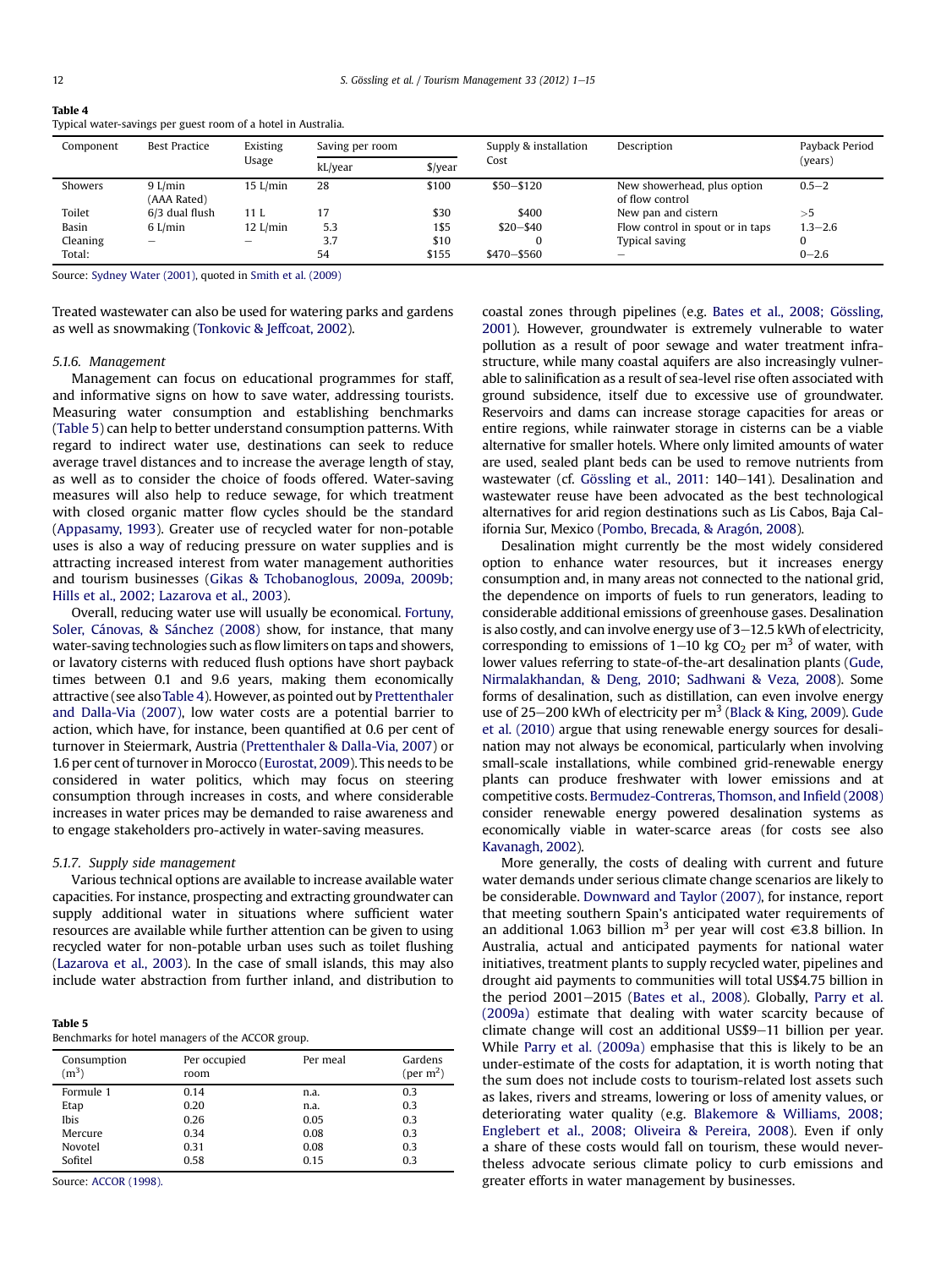<span id="page-12-0"></span>As outlined, many tourism stakeholders are likely to perceive adaptation to climate change as being less costly, given that they only deal with direct operational costs. For instance, new seawater desalination plants can produce freshwater at costs as low as  $\in$ 0.45 $\in$ 0.52 per  $m<sup>3</sup>$  over the 15–20 year design life of the facility (Albiac et al., 2003; cited in [Downward & Taylor, 2007\)](#page-13-0). This would indicate that additional costs in water scarce areas for providing even high levels of water to tourists is not likely to act as an incentive for water conservation in coastal areas, as per tourist per day costs may on average increase by less than  $\in$ 1. Consequently, it is important for tourism stakeholders to understand that the overall costs of inaction are far greater than technical adaptation costs, because they may irreversibly affect important tourist assets and create unstable socio-economic situations in many parts of the world.

#### 6. Discussion and concluding remarks

Tourism depends to a considerable degree on water, which is both a resource needed to provide services related to basic human needs, such as hygiene or food, as well as a precondition for fuel production, and an asset essential for a wide range of tourist activities, such as swimming in lakes or pools, or golf and winter sports. Furthermore, water is a central element of tourism landscapes in various forms, from irrigated hotel gardens to white winter landscapes, to lakes and streams embedded in park landscapes. Limited water availability, poor water quality or media portrayal of a water crisis can consequently do great harm to the image of tourism destinations ([Hall, 2010; Hall & Stoffels, 2006\)](#page-13-0).

In comparison to water use in other economic sectors, tourism is usually less relevant, because in virtually all countries of the world, agriculture dwarfs tourism-related water consumption. However, in some countries, as well as regionally, tourism can be the main factor in water consumption. In such areas, it can increase direct pressure on already diminished water resources and compete with other economic sectors as well as the subsistence needs of local populations ([Thiel, 2010\)](#page-14-0). In addition, tourism can also contribute to a decline in downstream or destination water quality and potable water supplies as a result of poor or no treatment of wastewater, which then enters aquifers and the water system ([Dillon, 1997;](#page-13-0) [Kocasoy, Mutlu, & Aylin Zeren Alagöz, 2008](#page-13-0)). Significantly, in a number of increasingly water-scarce regions such as the Mediterranean, the concentration of tourism in time and space as a result of seasonal tourist demand, can place enormous pressures on domestic and industrial water supplies as well as wastewater infrastructure, often at a period when they are least able to cope. Such situations also highlight the importance of analysing tourism's water demands at an appropriate temporal and spatial scale rather than just relying on assessments conducted on an annual or national basis.

Results provided in this article suggest that direct water use in tourism is anything from 80 to 2000 L per tourist per day, with a tendency for larger, resort-style hotels to use significantly more water than smaller, less luxurious establishments. Depending on geographical location and environmental and/or climate conditions, the main water-consuming factors are irrigated gardens, swimming pools, spa and wellness facilities, as well as golf courses, followed by cooling towers (where used), guest rooms and kitchens. However, while direct water use is more relevant for water management in the destination, indirect water use is responsible for a greater contribution to the overall amount of water used. In particular, food and fuel production have been shown to have comparably large water footprints: transport to the destination alone can more than double direct water use. Food is, perhaps, the most relevant factor in water use, though people eat whether they travel or not, and the addition tourism makes to water use through the consumption of higher-order food is not as yet identified.

Given the global growth in tourism, the trend towards higherstandard accommodation and more water-intense activities, which are likely to coincide with changes in the global climate system leading to declining water resources in many regions, pressure on water resources and related water conflicts are bound to increase in many destinations. As a consequence, tourism development in many areas of the world may become less sustainable or no longer feasible. This may be due to foregone opportunities to carry out certain tourism activities, declining water levels or lack of fresh water availability, costs associated with provisions of fresh water, or declining water quality. Impacts will ultimately depend on several factors, including the relative scarcity of fresh water in tourism areas, also with regard to seasonal aspects, competition with other economic sectors such as agriculture (e.g. [Downward & Taylor, 2007\)](#page-13-0), institutional contexts such as water policies, as well as the structure of the water industry (profit or social benefits) and of the tourist industry (small guesthouses or large resort hotels). Such situations will clearly require a more integrated approach to tourism's role in water management at a catchment level than what has hitherto been the case ([Hall & Härkönen, 2006; Matias, Gago, & Boavida, 2008\)](#page-13-0). Furthermore, the increasing competition between tourism and other users, including the water rights and the food and water security of local people in a number of destinations raises fundamental questions about the ethics and politics of water access.

In order to adapt to inevitable changes in water availability, as well as to mitigate its own contribution to climate change and its pressure on limited water resources, tourism needs to engage in energy and water management, focusing on policy (e.g. compliance with national greenhouse gas reduction goals, building codes, measurement and charging of water consumption), management (e.g. including measures to reduce water use, treat sewage and reuse water), research and development (e.g. to implement renewable energy-driven desalination; understanding the religious, philosophical and ethical issues of wastewater recycling and reuse), as well as education and behavioural change to encourage tourists and staff to engage in water-saving measures.

Even though a clear picture of the overall costs associated with unsustainable water use in tourism still has to emerge, it seems beyond doubt that most of the measures that can reduce water use are economical and that investments to ensure sustainable water use will help to secure a future for tourism. In the same way that life cycle analysis is beginning to investigate the full energy and emissions impacts of tourism infrastructure and transportation, so it also needs to be conducted with water consumption. Investments in sustainable technologies and water conservation management are thus key strategies to be pursued. However, it is likely that strong policy environments are required to achieve this, including the expanded use of economic incentives and appropriate water pricing to encourage water conservation. This is because the tourism industry is not likely to make water use a key priority by itself, given the low cost of water in comparison to other operational costs.

#### Acknowledgement

Part of this paper was developed through work done for the UNEP Green Economy Report, which is gratefully acknowledged.

#### References

- ACCOR. (1998). Guide environnement. Paris.
- Albiac, J., Uche, J., Valero, A., Serra, L., Meyer, A., & Tapia, J. (2003). The economic unsustainability of the Spanish National Hydrological Plan. Water Resources Development, 19, 437-458.
- Alexander, S. (2002). Green hotels: Opportunities and resources for success. Zero Waste Alliance.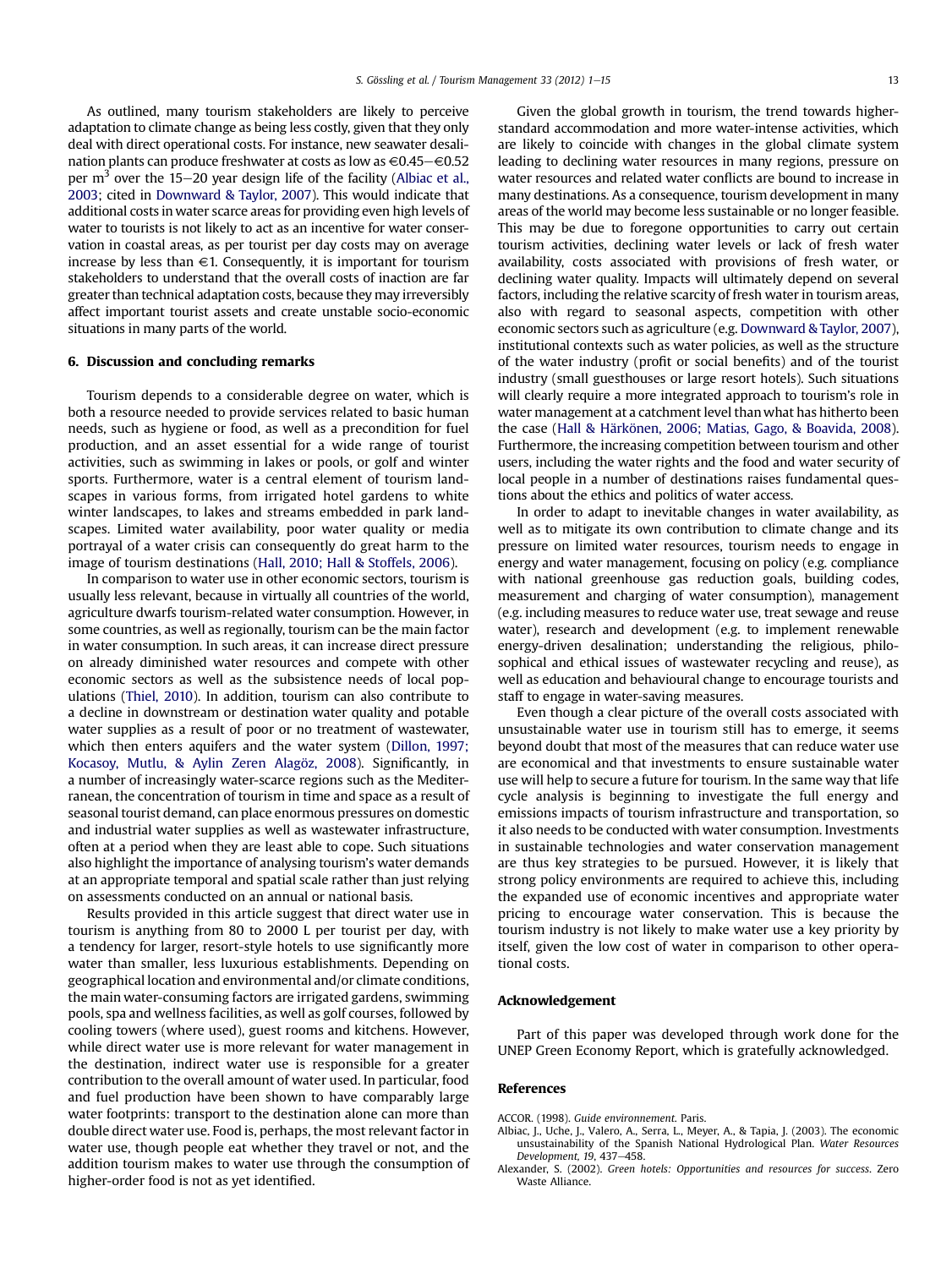- <span id="page-13-0"></span>Antakyali, D., Krampe, J., & Steinmetz, H. (2008). Practical application of wastewater reuse in tourist resorts. Water Science and Technology,  $57$ , 2051–2057.
- Appasamy, P. (1993). Water supply and waste disposal strategies for Madras. Ambio,  $22(7)$ , 442-448.
- Arnell, N. W. (2004). Climate change and global water resources: SRES emissions and socio-economic scenarios. Global Environmental Change, 14, 31–52.
- Auernheimer, C., & González, G. (2002). Repercussions of the national hydrological plan on the Spanish Mediterranean coast (water versus tourism and agriculture). In: Presented at Agriculture and Urbanisation in the Mediterranean Region -Enabling Policies for Sustainable Development, Rabat, Morocco, 25-30th April 2002.
- Badré, M., Prime, J., & Ribière, G. (2009). Neige de culture: etat des lieux et impact environnementeaux. Note socio-economique. Paris: Conseil Général de l'Environnement et du Développement Durable.
- Baillon, J., & Ceron, J. (1991). L'essor du golf. Grenoble: Presses Universitaires de Grenoble.
- Balogh, J. C., & Walker, W. J. (Eds.). (1992). Golf course management and construction. Environmental issues. Chelsea: Lewis publishers.
- Bates, B. C., Kundzewicz, Z. W., Wu, S., & Palutikof, J. P. (2008). Climate change and water. Technical paper of the intergovernmental panel on climate change. Geneva: IPCC Secretariat.
- Bermudez-Contreras, A., Thomson, M., & Infield, D. G. (2008). Renewable energy powered desalination in Baja California Sur, Mexico. Desalination, 220, 431–440.
- Black, M., & King, J. (2009). The atlas of water, mapping the world's most critical resource. London: Earthscan.
- Blakemore, F., & Williams, A. (2008). British tourists' valuation of a Turkish beach using contingent valuation and travel cost methods. Journal of Coastal Research, 24(6), 1469-1480.
- Bohdanowicz, P., & Martinac, I. (2007). Determinants and benchmarking of resource consumption in hotels  $-$  case study of Hilton International and Scandic in Europe. Energy and Buildings, 39, 82-95.
- Carbon Disclosure Project. (2010a). Carbon Disclosure Project reveals water constraints now a boardroom issue for global corporations. London: Carbon Disclosure Project. Media Release, 12 November, 2010.
- Carbon Disclosure Project. (2010b). CDP Water Disclosure 2010 global report. On behalf of 137 investors with assets of US\$16 trillion. Report written for Carbon Disclosure Project by ERM. London: Carbon Disclosure Project.
- Carmody, J. A. (2007). Specialist accommodation operations in North Queensland: Environmental management, environmental attitudes and ecological sustainability. Unpublished PhD thesis, James Cook University.
- Ceron, J. (1990). Composer avec la nature. Des parcours de golf "naturels" ou "rustiques". Quels équipements pour quels prix? Golf et Développement local, Utopies et réalités. Paris: Ecole Nationale des Ponts et Chaussées.
- Ceron, J., & Kovacs, J. C. (1993). Golf et environnement: un aperçu des principaux problèmes. Le golf et le respect de l'en, vironnement. Les Arcs, France: Fédération française de golf.
- Chan, W. W. (2005). Partial analysis of the environmental costs generated by hotels in Hong Kong. International Journal of Hospitality Management, 24, 517-531.
- Chapagain, A. K., & Hoekstra, A. Y. (2008). The global component of freshwater demand and supply: an assessment of virtual water flows between nations as a result of trade in agricultural and industrial products. Water International,  $33(1)$ ,  $19-32$ .
- City West Water. (2006). Benchmarking fact sheets. Melbourne: City West Water. Cooley, H., Hutchins-Cabibi, T., Cohen, M., Gleick, P. H., & Heberger, M. (2007). Hidden oasis. Water conservation and efficiency in Las Vegas. Boulder, Colorado:
- Pacific Institute, Oakland, California, and Western Resource Advocates. D'Elia, C. F., & Wiebe, W. J. (1990). Biochemical nutrient cycles in coral reef ecosystems. In E. Dubinsky (Ed.), Ecosystems of the world. Coral reefs, Vol. 25 (pp. 49-74).
- New York: Elsevier Science Publishers. Deng, S.-M., & Burnett, J. (2002). Water use in hotels in Hong Kong. International Journal of Hospitality Management, 21, 57-66.
- Dillon, P. (1997). Groundwater pollution by sanitation on tropical islands. International Hydrological Programme. Paris: UNESCO.
- Dorling, D. (2007). Worldmapper dataset 324: Domestic water use SASI. University of Sheffield. [http://www.shef](http://www.sheffield.ac.uk/sasi)field.ac.uk/sasi.
- Downward, S. R., & Taylor, R. (2007). An assessment of Spain's Programa AGUA and its implications for sustainable water management in the province of Almería, southeast Spain. Journal of Environmental Management, 82, 277-289.
- Englebert, E. T., McDermott, C., & Kleinheinz, G. T. (2008). Effects of the nuisance algae, Clophora, on Escherichia coli at recreational beaches in Wisconsin. Science of the Total Environment, 404,  $10-17$ .
- Essex, S., Kent, M., & Newnham, R. (2004). Tourism development in Mallorca. Is water supply a constraint? Journal of Sustainable Tourism,  $12(1)$ ,  $4-28$ .
- European Union. (2000). Directive 2000/60/EC of the European Parliament and of the council establishing a framework for the community action in the field of water policy. Available from: [http://ec.europa.eu/environment/water/water-framework/index\\_](http://ec.europa.eu/environment/water/water-framework/index_en.html) [en.html.](http://ec.europa.eu/environment/water/water-framework/index_en.html)
- Eurostat. (2009). Medstat II: 'Water and tourism' pilot study. Eurostat, European Commission. Available from: [http://epp.eurostat.ec.europa.eu/cache/ITY\\_OFFPUB/](http://epp.eurostat.ec.europa.eu/cache/ITY_OFFPUB/KS-78-09-699/EN/KS-78-09-699-EN.PDF) [KS-78-09-699/EN/KS-78-09-699-EN.PDF.](http://epp.eurostat.ec.europa.eu/cache/ITY_OFFPUB/KS-78-09-699/EN/KS-78-09-699-EN.PDF)
- Food and Agriculture Organization (FAO). (2003). Review of water resource statistics by country. Available at [http://www.fao.org/ag/agl/aglw/aquastat/water\\_res/](http://www.fao.org/ag/agl/aglw/aquastat/water_res/index.stm) [index.stm](http://www.fao.org/ag/agl/aglw/aquastat/water_res/index.stm) Accessed 09.08.04.
- Food and Agriculture Organization (FAO). (2010). Summary table: Renewable water resources in the world by country. Available from. [http://www.fao.org/nr/water/](http://www.fao.org/nr/water/aquastat/water_res/waterres_tab.htm) [aquastat/water\\_res/waterres\\_tab.htm](http://www.fao.org/nr/water/aquastat/water_res/waterres_tab.htm) Accessed 13.04.10.
- Fortuny, M., Soler, R., Cánovas, C., & Sánchez, A. (2008). Technical approach for a sustainable tourism development. Case study in the Balearic Islands. Journal of Cleaner Production, 16, 860-869.
- GFANC (German Federal Agency for Nature Conservation). (Ed.). (1997). Biodiversity and tourism: Conflicts on the world's seacoasts and strategies for their solution. Berlin: Springer-Verlag.
- Gikas, P., & Tchobanoglous, G. (2009a). The role of satellite and decentralized strategies in water resources management. Journal of Environmental Management,  $90(1)$ , 144-152.
- Gikas, P., & Tchobanoglous, G. (2009b). Sustainable use of water in the Aegean Islands. Journal of Environmental Management, 90(8), 2601-2611.
- Gössling, S. (2001). The consequences of tourism for sustainable water use on a tropical island: Zanzibar, Tanzania. Journal of Environmental Management,  $61(2)$ , 179-191.
- Gössling, S. (2002a). Global environmental consequences of tourism. Global Environmental Change,  $12(4)$ ,  $283-302$ .
- Gössling, S. (2002b). Causes and consequences of groundwater use: Zanzibar, Tanzania. International Journal of Water,  $2(2)$ ,  $49-56$ .
- Gössling, S. (2005). Tourism's contribution to global environmental change: space, energy, disease and water. In C. M. Hall, & J. Higham (Eds.), Tourism recreation and climate change: International perspectives (pp. 286-300). Clevedon: Channel View Publications.
- Gössling, S. (2006). Tourism and water. In S. Gössling, & C. M. Hall (Eds.), Tourism & Global environmental change: Ecological, social, economic and political interrelationships (pp. 180-194). Abingdon: Routledge.
- Gössling, S., Garrod, B., Aall, C., Hille, J., & Peeters, P. (2011). Food management in tourism. Reducing tourism's carbon 'foodprint'. Tourism Management, 32, 534-543
- Grenon, M., & Batisse, M. (1991). Futures for the Mediterranean Basin: The Blue Plan. New York: Oxford University Press.
- Gude, G., Nirmalakhandan, N., & Deng, S. (2010). Renewable and sustainable approaches for desalination. Renewable and Sustainable Energy Reviews, 14(9), 2641-2654
- Hafez, A., & El Manharawy, S. (2002). Economics of seawater RO desalination in the Red Sea region, Egypt. Part 1. A case study. Desalination, 153, 335-347.
- Hall, C. M. (2006). Tourism urbanization and global environmental change. In S. Gössling, & C. M. Hall (Eds.), Tourism and global environmental change: Ecological, economic, social and political interrelationships (pp. 142-156). London: Routledge.
- Hall, C. M. (2010). Crisis events in tourism: subjects of crisis in tourism. Current Issues in Tourism, 13,  $401-417$ .
- Hall, C. M., & Härkönen, T. (Eds.). (2006). Lake tourism: An integrated approach to lacustrine tourism systems. Clevedon: Channel View Publications.
- Hall, C.M., & Stoffels, M. (2006). Lake tourism in New Zealand: sustainable management issues. In C. M. Hall, & T. Härkönen (Eds.), Lake tourism: An integrated approach to lacustrine tourism systems (pp. 182-206). Clevedon: Channelview Press
- Hall, C. M., Timothy, D., & Duval, D. (2004). Security and tourism: towards a new understanding? Journal of Travel and Tourism Marketing, 15,  $1-18$ .
- Harris, R., & Varga, D. (1995). Jemby-Ringah lodge. In R. Harris, & N. Leiper (Eds.), Sustainable tourism: An Australian perspective. Chatswood: Butterworth-Heinemann.
- Hawtree, F. W. (1983). The golf course. planning, design, construction and maintenance. London: Spon.
- Hills, S., Birks, R., & McKenzie, B. (2002). The Millennium Dome "Watercycle" experiment: to evaluate water efficiency and customer perception at a recycling scheme for 6 million visitors. Water Science and Technology, 46(6-7), 233-240.
- Hlavinek, P., Winkler, I., Marsalek, J., & Mahrikova, I. (Eds.). (2011). Advanced water supply and wastewater treatment: A road to safer society and environment. Dortrecht: Springer Science.
- Hoekstra, A. Y., & Hung, P. Q. (2002). Virtual water trade: a quantification of virtual water flows between nations in relation to international crop trade. InValue of water research report series, No. 11. Delft, the Netherlands: UNESCO-IHE.
- IATA (International Air Transport Association). (2009). The IATA technology roadmap report. Available from. [http://www.iata.org/NR/rdonlyres/8FC59023-919D-](http://www.iata.org/NR/rdonlyres/8FC59023-919D-4719-8CEE-F20FF1BAB181/0/Technology_Roadmap_May2009.pdf)[4719-8CEE-F20FF1BAB181/0/Technology\\_Roadmap\\_May2009.pdf.](http://www.iata.org/NR/rdonlyres/8FC59023-919D-4719-8CEE-F20FF1BAB181/0/Technology_Roadmap_May2009.pdf)
- IFEN. (2000). Tourisme, environnement, territoires: les indicateurs. Orléans: IFEN.
- IPCC. (2007). Climate change 2007: impacts, adaptation and vulnerability. In M. L. Parry, O. F. Canziani, J. P. Palutikof, P. J. van der Linden, & C. E. Hanson (Eds.), Contribution of working group II to the fourth assessment report of the intergovernmental panel on climate change. Cambridge: Cambridge University Press.
- Kavanagh, L. J. (2002). Water management and sustainability at Queensland tourist resorts. Gold Coast: CRC for Sustainable Tourism.
- Kent, M., Newnham, R., & Essex, S. (2002). Tourism and sustainable water supply in Mallorca: a geographical analysis. Applied Geography, 22, 351-374.
- Kocasoy, G., Mutlu, H.İ, & Aylin Zeren Alagöz, B. (2008). Prevention of marine environment pollution at the tourism regions by the application of a simple method for the domestic wastewater. Desalination,  $226(1-3)$ ,  $21-37$ .
- Kuss, F. R., Graefe, A. R., & Vaske, J. J. (1990). Visitor impact management. A review of research (Vol. 1). Washington D.C.: National Parks and Conservation Association.
- Lamei, A. (2009). A technical economic model for integrated water resources management in tourism dependent arid coastal regions; the case of Sharm El Sheikh, Egypt. AK Leiden: CRC Press/Balkema.
- Lamei, A., Tilmant, A., van der Zaag, P., & Imam, E. (2009). Dynamic programming of capacity expansion for reverse osmosis desalination plant: Sharm El Sheikh, Egypt. Water Science and Technology: Water Supply, 9, 233-246.